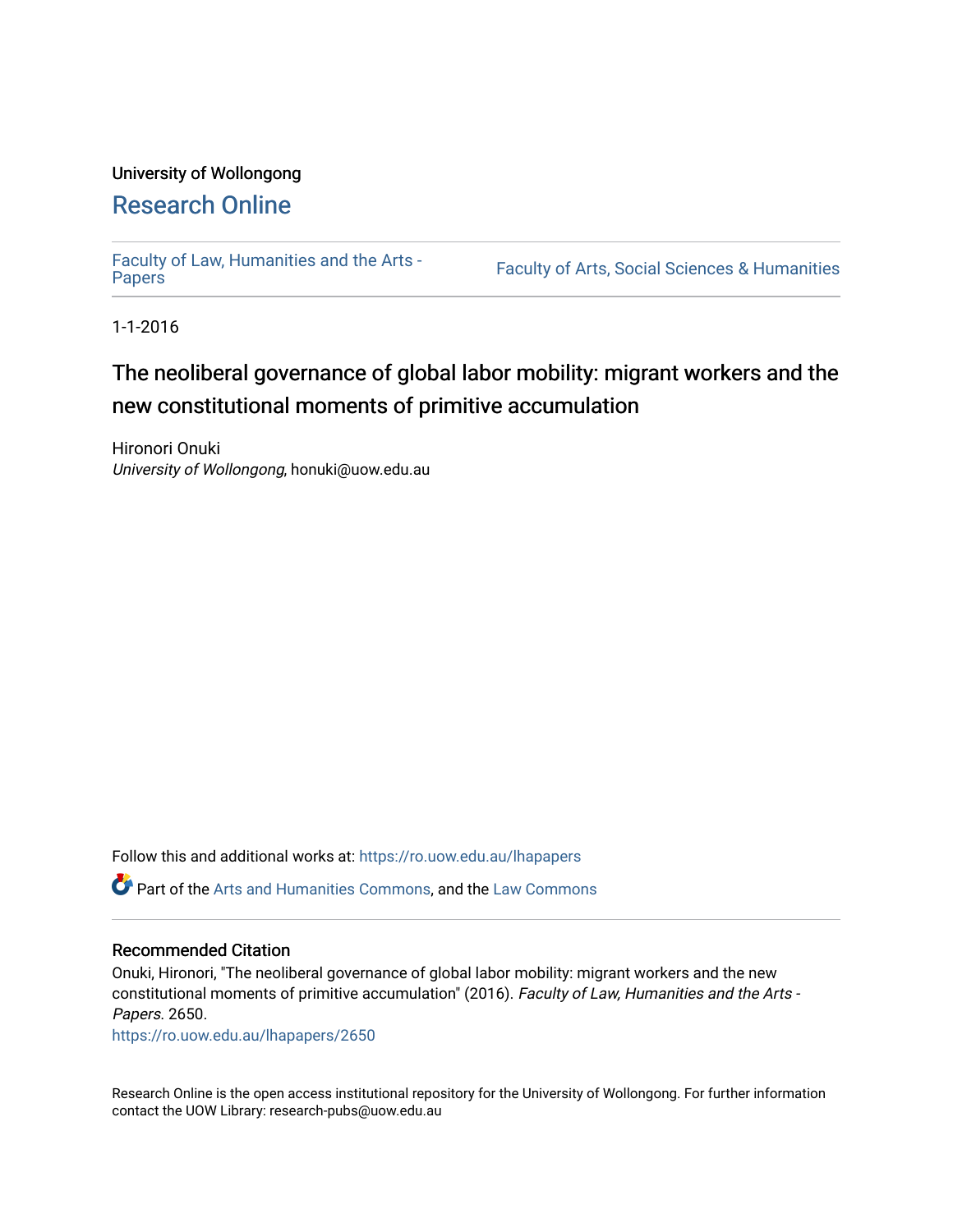## The neoliberal governance of global labor mobility: migrant workers and the new constitutional moments of primitive accumulation

## Abstract

One feature of the "age of migration" in which we live has been an increasing movement of labor from the Global South to the North, mainly in ''low-skill'' and low-wage jobs. This article examines how far and in what ways contemporary capital-driven migration-related policies in labor-receiving and labor-sending states have shaped the subjectivity of transnational migrant workers and their positioning in host societies. It does so through the notion of new constitutional moments of primitive accumulation that designates the production of social spaces for the commodification of labor through the implementation of specific migration policies by labor-receiving states in the Global North, which is reinforced by the interests of labor-sending states in the Global South. By using this concept, especially with reference to changes in Japan's immigration policy since the early 1990s, I argue that the governance of global labor mobility has not only separated migrant workers from their means of subsistence in the home societies but also constructed them as precarious subjects in the labor markets of the host societies.

## Keywords

workers, migrant, global, governance, neoliberal, moments, accumulation, constitutional, primitive, mobility:, labor

## **Disciplines**

Arts and Humanities | Law

## Publication Details

Onuki, H. (2016). The neoliberal governance of global labor mobility: migrant workers and the new constitutional moments of primitive accumulation. Alternatives: global, local, political, 41 (1), 3-28.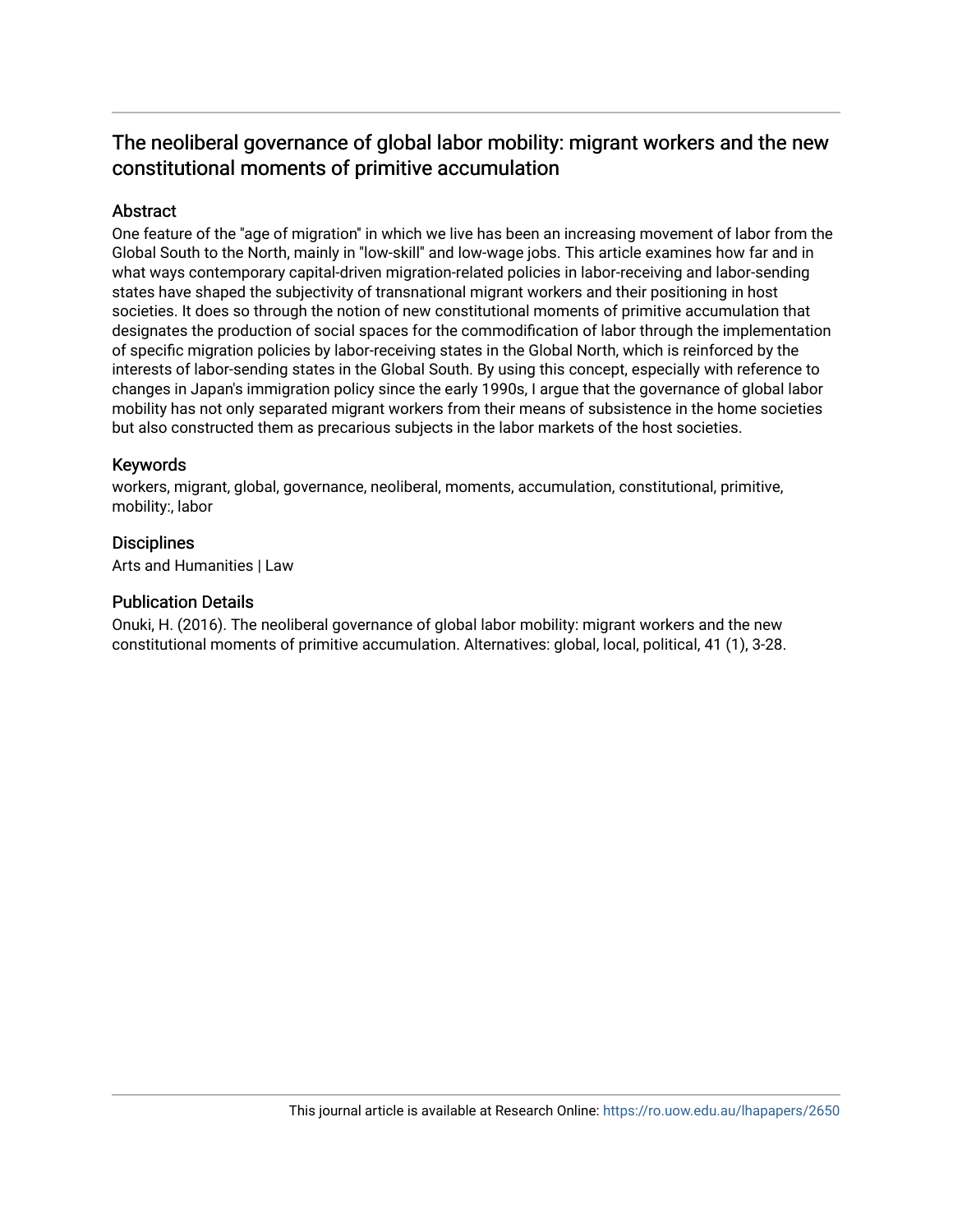## **The Neoliberal Governance of Global Labour Mobility: Migrant Workers and the New Constitutional Moments of Primitive Accumulation**

#### **Hironori Onuki**

#### **Abstract**

One feature of the "age of migration" in which we live has become an increasing movement of labour from the Global South to North, mainly in "low-skill" and low-wage jobs. This article examines how far and in what ways contemporary capital-driven migration-related policies in labour-receiving and labour-sending states have shaped the subjectivity of transnational migrant workers and their positioning in host societies. It does so through the notion of *new constitutional moments of primitive accumulation*, which designates the production of social spaces for the commodification of labour through the implementation of specific migration policies by labour-receiving states in the Global North and which are reinforced by the interests of labour-sending states in the Global South. By using this concept, especially with reference to changes in Japan's immigration policy since the early 1990s, I argue that the governance of global labour mobility has not only separated migrant workers from their means of subsistence in the home societies, but also constructed them as precarious subjects in the labour markets of the host societies.

#### **Keywords**

neoliberal governance, migrant workers, primitive accumulation, new constitutionalism, Japan

#### **INTRODUCTION**

Global labour migration is not a historical novelty, but its forms and trends have shifted through ongoing changes in the global political economy. Revolutionary developments in transportation and communication technology, which have reduced the costs and enlarged the spatial range of movement, have dramatically reconfigured the pattern of global labour flows while increasing their scope and speed. The current conspicuousness of South-to-North and East-to-West migratory flows marks a distinct shift from the North-to-South pattern characteristic of the nineteenth century. In this context, the increasing transfer of labour from the developing to developed economies, mainly in "low-skill" and low-wage jobs, has been a central features of the late twentieth and early twenty-first century, which Stephen Castles and Mark J. Miller call the "age of migration."<sup>1</sup>

Reflecting such current dynamics of global labour migration, this article primarily explores how far and in what ways contemporary capital-driven migration policymaking in labour-receiving and labour-sending states have shaped the subjectivity of transnational migrant workers and their positioning in the host societies. It does so by incorporating Stephen Gill's notion of "new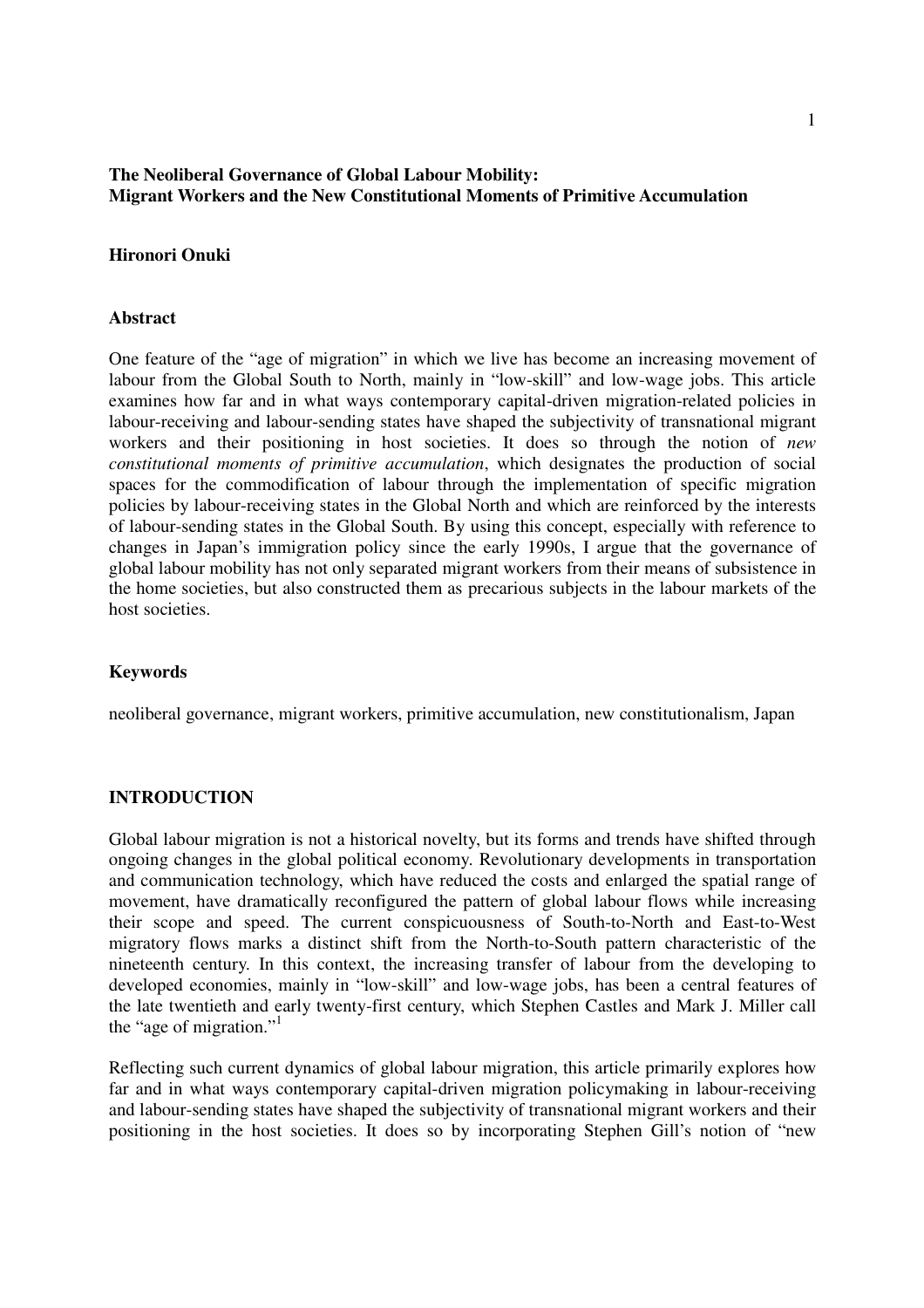constitutionalism"<sup>2</sup> into a renewed understanding of what Marx called the "so-called primitive accumulation."<sup>3</sup>

Within the contemporary context of the predominance of the neoliberal orthodoxy in guiding the formation of global governance, remobilized debates about Marx's notion of primitive accumulation underlines how this notion is vital in highlighting an ongoing process in which capital must continuously constitute and reconstitute a basic ontological condition for accumulation.<sup>4</sup> On the other hand, Gill remarks that neoliberal globalization has largely been secured through the rise of the "new constitutionalism" which refers to neoliberal economic agreements and state policy reforms that "lock-in" the disciplinary power of capital and capitalist advancements while posing challenges to democratic politics.

This article seeks to unite these conceptual discussions through a concept of *new constitutional moments of primitive accumulation*. These moments designate the production of social spaces for the commodification of labour through the implementation of specific migration policies by labour-receiving states in the Global North, and are reinforced by the interests of labour-sending states in the Global South. By using this concept, particularly through reference to changes in Japan's immigration policy since the early 1990s, I argue that the governance of global labour mobility, increasingly ushered by the heightened power of capital and the disciplinary control of neoliberal market norms, has not only separated migrant workers from their means of subsistence in the home societies, but also constructed them as precarious subjects in the labour markets of the host societies.

Since the end of World War II, Japan had long been thought to be immune from the globalization of labour migration. Compared with most Western advanced industrial nation-states that launched labour importing schemes to deal with the shortages of workers in the 1950s and 1960s, Japan achieved rapid economic growth without relying on mass labour immigration in the 1960s and 1970s.<sup>5</sup> The social history of Japan's "miracle" industrialization had underlined the understandings of the Japanese modern nation as a racially homogeneous entity and the incorporation of culturally and ethnically different "others" as a serious threat to its social security.

However, the sharp appreciation of the yen in the wake of the 1985 Plaza Accord and the growing status of Japan in global and regional capitalism around that period attracted migrants who sought employment opportunities overseas. At the same time, the escalation of labour scarcity through the "bubble" boom of the Japanese economy generated a massive and rapid influx of the so-called "unskilled workers" (*tanjun rodosha*) to Japan from abroad.<sup>6</sup> Furthermore, during the consequent economic recession, unskilled migrant workers had been a part of the neoliberal transformation of capital-labour relations characterized by the deepening and widening precariousness of labour through prolonging their stay in Japan.<sup>7</sup> More recently, the demographics of an aging population in Japanese society have also resulted in growing demands for migrant workers to maintain economic productivity and secure elder care provision.

With these trends in mind, I develop the argument outlined above by drawing on my field research of the everyday lives of migrant workers in Japan and the Philippines.<sup>8</sup> The discussion proceeds as follows. I first delineate a theoretical framework that drives my analysis here,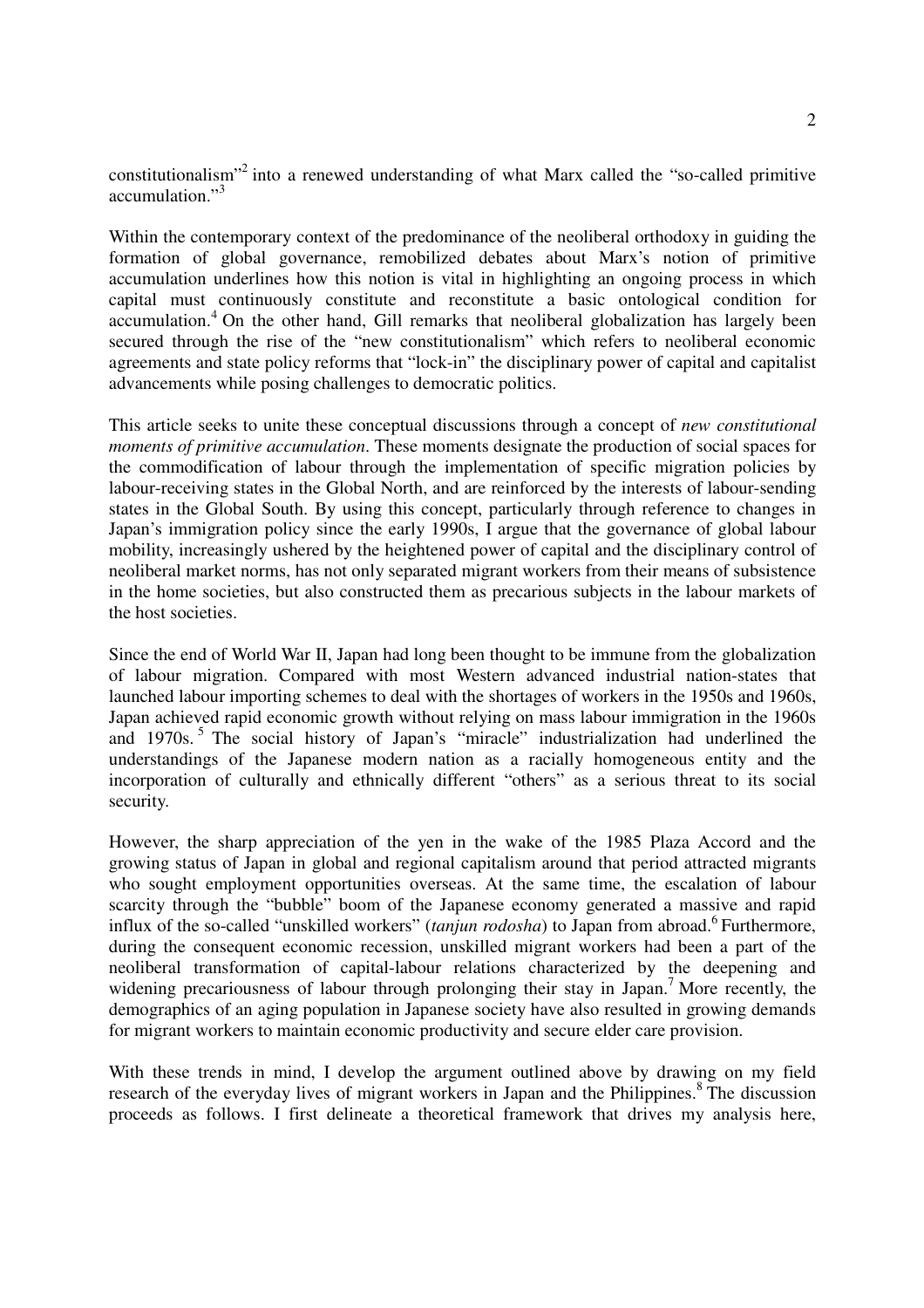particularly drawing attention to how the notion of the new constitutional moments of primitive accumulation helps elucidate the dynamics in the neoliberal governance of global labour migration. The article then turns to the two cases as the embodiment of such moments within the recent restructuring of Japan's labour immigration regime: (1) The acceptance of foreign trainees under the development of Japan's Industrial Training and Technical Internship Programs; and (2) The introduction of Filipino care workers into the Japanese labour market through the Japan-Philippines Economic Partnership Agreement (JPEPA).

The discussion highlights how these two moments have made the short-term rotating supply of migrant workers possible by securing "cheap" and "disposable" labour under regimes of flexible accumulation in the current era of neoliberal globalization. The global growth of precarious employment and unprotected workers has become the emergent focus of critical scholars in the field of international political economy.<sup>9</sup> Drawing on this literature, and developing the notion of new constitutional moments of primitive accumulation, this article aims to facilitate the analysis of how neoliberal restructuring of the global political economy operates to diversify workforce while heightening the segmentation of labour market on a world scale.

## **PRIMITIVE ACCUMULATION, NEW CONSTITUTIONALIM, AND THE NEOLIBERAL GOVERNANCE OF GLOBAL LABOUR MIGRATION**

Positing the political ideals of human dignity and individual freedom as "the central values of civilization," neoliberalism proposes that human wellbeing can be best guaranteed by the "free" market.<sup>10</sup> Critics argue to the contrary that the globalization of neoliberalism since 1970s has often been closely associated with a crisis of social and economic reproduction.<sup>11</sup> In particular, the neoliberal restructuring of global governance has reignited debates among critical scholars about Marx's understanding of primitive accumulation to explain an intensified commodification of life, nature and human knowledge and its impacts on the relations of production and social reproduction.<sup>12</sup>

For Marx, primitive accumulation is "the historical process of divorcing the producer from the means of production" in which "the social means of subsistence and of production are turned into capital, and the immediate producers are turned into wage labour."<sup>13</sup> It therefore designates a revolution in social property relations – processes of proletarianization through varied forms of violent expropriation and the creation of capitalist modes of production and subsistence that lie at its core. Derived from Marx's conceptualization, recent discussions of this concept largely stem from two different interpretative frameworks: one in which primitive accumulation represents a time-defined and initial stage in the linear model of development (what Massimo De Angelis terms "historical" primitive accumulation) and the other in which the concept signifies an enduring feature immanent to capitalist social relations (what he refers to as "inherentcontinuous" primitive accumulation).<sup>14</sup>

The advocates of the historical primitive accumulation conception present the process of "enclosures" <sup>15</sup> as the historical phase that arranged preconditions of the capitalist mode of production.<sup>16</sup> Primitive accumulation, distinctly separated from "capital logic" (or accumulation proper), is considered to cease once the processes of expropriation create and consolidate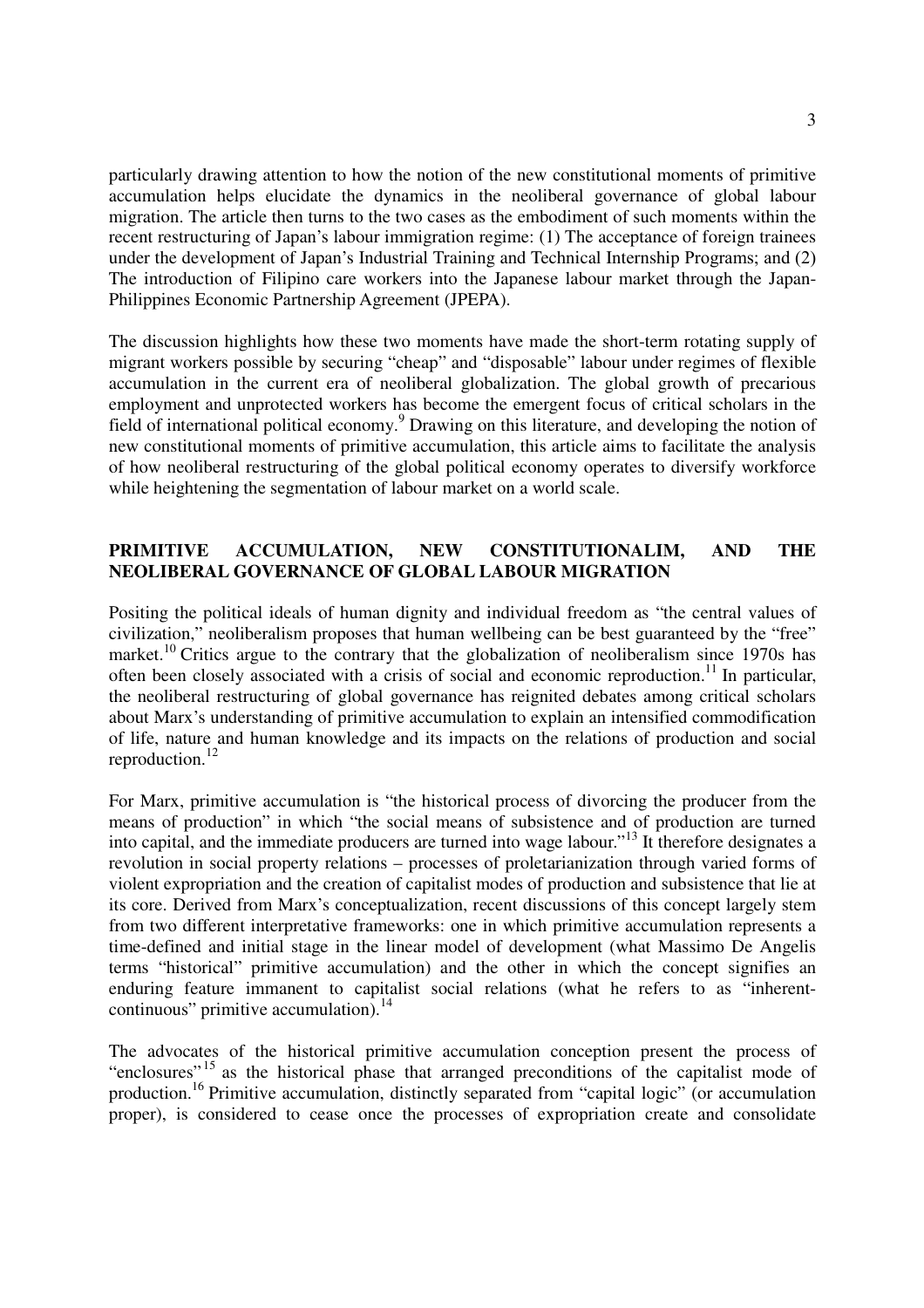commodity market systems for labour-power, land and so on. However, such a confinement of primitive accumulation to a question of genealogy within the temporal transition from feudalism to capitalism is, as De Angelis aptly alleges, problematic theoretically and politically.<sup>17</sup> While the historical primitive accumulation framework theoretically obscures the clashes among various social forces by conceiving capital as a totalized *system* rather than a *force* with totalizing drives that exists together with other forces that act as limits on it, this approach politically downplays the dynamics of collective and/or individual actions that contest and negotiate capitalist development.

In contrast, those who explore the inherent-continuous primitive accumulation perspective illustrate how primitive accumulation is not just a one-time phase in the founding of capitalism that has been left behind, but rather an ongoing strategic problem in conflictual capitalist relations. Thus, capital must continuously engage in this process to reconstitute a basic ontological condition of accumulation. De Angelis' re-reading of Marx's critical political economy concentrates on the fundamental ontological connection between primitive accumulation and the expanded reproduction of the capital-*relation*. <sup>18</sup> In his view, whereas accumulation proper and primitive accumulation in Marx's theoretical edifice share the same principle, the separation of people from the means that allow them to live and produce, these two processes differ not substantively but in terms of the "*conditions*, *circumstances and context* in which this separation is enforced."<sup>19</sup> The former signifies the constant proliferation of the same separation. The latter encompasses the *ex-novo* separation primarily through the so-called "extraeconomic" form of power exercised by the state or particular sections of social classes,  $20$  and through an ongoing creation of a new social space for commodification, even in "mature" capitalist economies, which has not yet acquired the fetishistic essence assumed by capital's normalization. Through the process of primitive accumulation, the prioritization of capital's accumulation within the doing of human activity (what De Angelis describes as "separating the doing and the deed") confront the challenges by the workers to protect social spheres of life from capitalist commodity markets and to think of alternatives beyond capital.<sup>21</sup>

In other words, social contestations and struggles are constitutive and ongoing features of capitalist relations of existence and accumulation. From this viewpoint, De Angelis conceives of the neoliberal transformation of the global political economy as a form of the "new enclosure" aimed at destroying the welfare or "social barriers" erected in the post-war era.<sup>22</sup>

David Harvey similarly renews the interpretation of primitive accumulation as ongoing processes, exposing the inner contradictions of the "new" imperialism by attributing it to the role of "spatial-temporal fixes"<sup>23</sup> in the context of chronic problems of capital over-accumulation. Pointing to the advent of neoliberal orthodoxy through which capitalists, backed by state powers (as embedded in and symbolized by the IMF, the World Bank and the World Trade Organization), have "actively manufacture[d]" new realms of proletarianization and private appropriation of public property even within the global core, Harvey regards privatization as the cutting edge of "accumulation by dispossession," which he substitutes for the term primitive accumulation.<sup>24</sup> It is noticeable here that, largely influenced by Harvey's renaming of primitive accumulation as "accumulation by dispossession," the main focus of recent study from the inherent-continuous primitive accumulation perspective has been the displacement of the large number of people through capital-driven strategies of development in the Global South. *Review*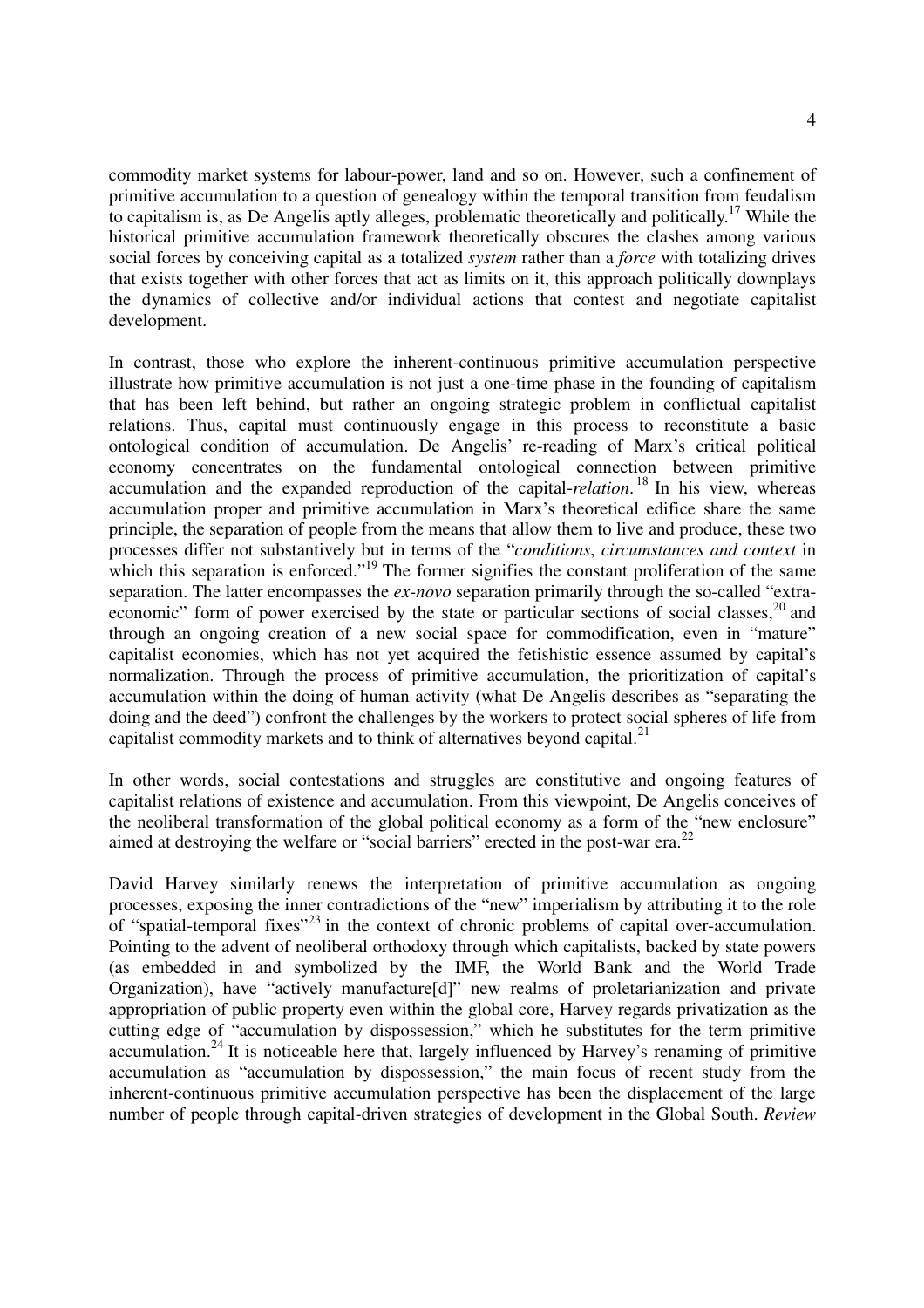*of African Political Economy*, for instance, recently published a special issue that was concerned with "a new wave of accumulation by dispossession in Africa" and, more specifically, how the large-scale practices of land "grabbing," often promoted by foreign capital intervention, is shaping Africa's political economy. $^{25}$ 

Whereas both Harvey and De Angelis explicate primitive accumulation as continuously inherent to capitalist relation of production and social reproduction, as Gillian Hart claims, there are key differences between their conceptualizations, particularly derived from Harvey's focus on tendencies to overaccumulation and De Angelis' primacy emphasis on the struggles of working class. Hart further elaborates: "For Harvey contemporary struggles beyond the workplace represent reactions to accumulation by dispossession, whereas for De Angelis they are active constitutive forces."<sup>26</sup>

These conceptual differences are important and much research stemming from Harvey's formulation has shed light on the contested impacts on capital- and state-led development strategies on people's everyday lives in the Global South. However, massive displacement of people within the context of neoliberal globalization is not the only ways in which the ongoing process of primitive accumulation has currently shaped the nature and contours of the global political economy. What is crucial to underline here, as noted above, is that the ongoing process of primitive accumulation also involves the continuous production of a new social space for commodification in not only the underdeveloped capitalist economies of the Global South but also the highly developed economies of the Global North. In a similar vein, Saskia Sassen stresses that the study of contemporary versions of primitive accumulation needs to go beyond logics of extraction in order to recover the "current systemic deepening of advanced capitalist relations of production."<sup>27</sup>

Thus, moving beyond the limits of Harvey's "accumulation by dispossession" formulation, the renewed interpretation of primitive accumulation as an ongoing process brings to light the ways in which "primitive accumulation encompasses an enormous socio-spatial range of activities"<sup>28</sup> and also the production of spaces within which they happen. Such a broader understanding of primitive accumulation seemingly provides important insights in analyzing the multifaceted dynamics of migratory labour flows on a transnational scale in at least two ways.

First, what seems so compelling about the idea of primitive accumulation as an inherentcontinuous strategy in diverse phases of capitalist development is its potential not to universalize the specific structural qualities of capitalist relations, but *instead* to grapple with transnational connection, that is, the divergent yet increasingly interconnected routes of socio-spatial change generated through the importation of capitalist sociality across the international milieu.<sup>29</sup> As De Angelis contends, the continuous character of enclosures enables a critical reflection on the ways in which "people of the North, East and South are facing possible phenomenally different but substantially similar strategies of separation from the means of existence."<sup>30</sup>

In this sense, the employment of this inherent-continuous primitive accumulation perspective, on the one hand, helps to disclose how the series of neoliberal socio-economic structural adjustment processes in developing societies are related to the transnational outflows of labour. On the other hand, it also calls attention towards the ways in which states' withdrawal from social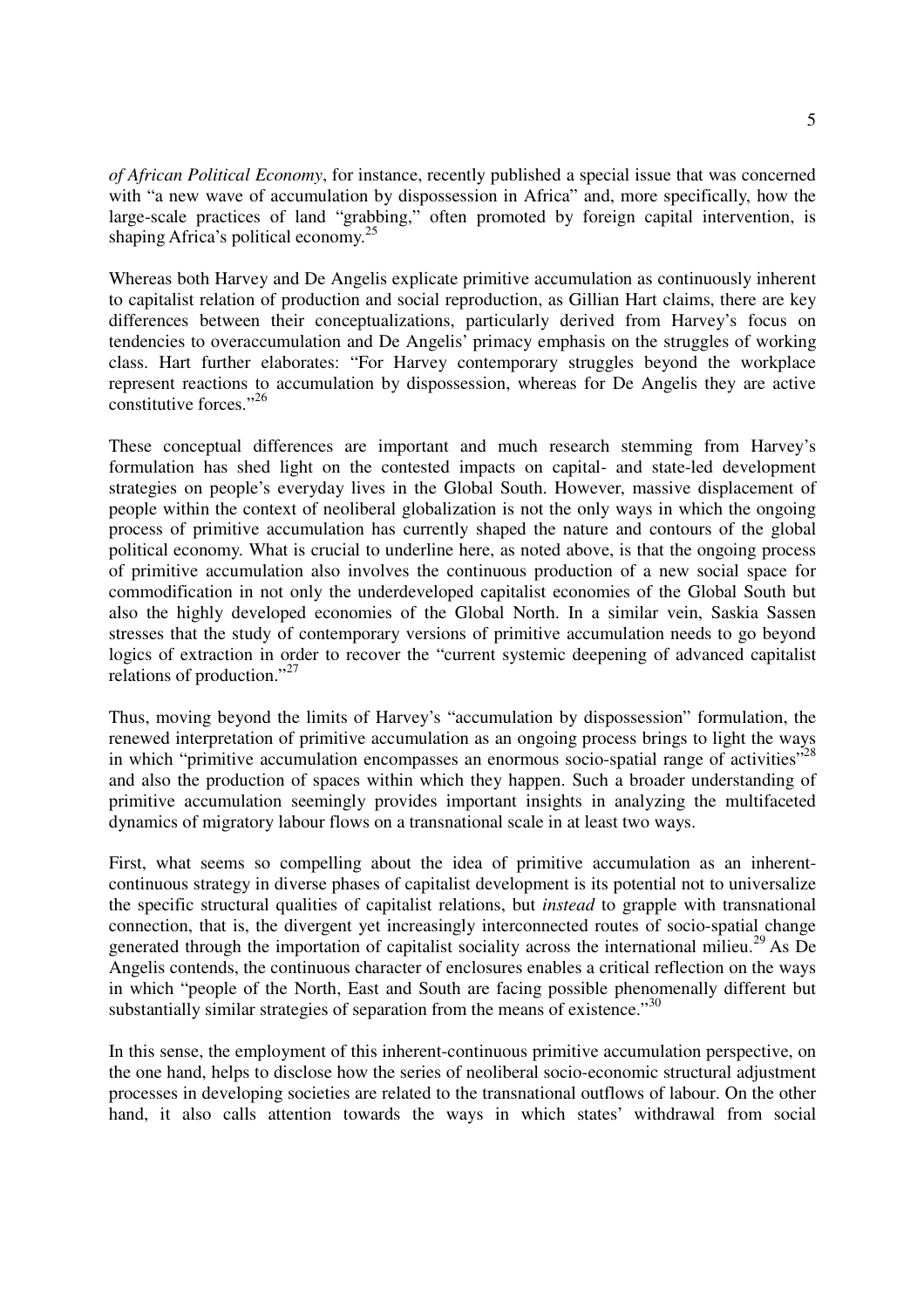provisioning in highly industrialized nations, as a response to the neoliberal transformation of capitalist relations of production and social reproduction (along with the changes in the form and nature of the family), has promoted the inflows of migrant workers to fill the needs of workforces within the re-privatized segments of the labour market. As such, the re-reading of primitive accumulation as an ongoing process invokes the endeavour to illuminate the relationship between global labour migration and territorially differential experiences of neoliberal restructuring of the global political economy, thereby elucidating how substantially similar strategies of new enclosures guided by the power of capital and reinforced by states' policies have generated phenomenally diverse impacts on different societies.

Another crucial contribution brought about by the understanding of primitive accumulation as a persistent process for the study of the governance of global labour migration is its emphasis on the discursive constitution of distinct subjects within the extensive and intensive frontiers of accumulation mechanisms. With the enduring conflict between capital and labour, as De Angelis puts it, primitive accumulation continues to function not only as a strategy to promote, preserve and reassert capitalists' aspiration to craft "life-worlds in its own image" in the face of resistance but also as discourses to "integrate the social body in particular ways" by defining "new subjects normalized to the capitalist market."<sup>31</sup> Furthermore, Silvia Federici highlights how primitive accumulation entails an "*accumulation of difference and divisions within the working class*" through brutally planting hierarchies built upon gender as well as race and age in people's bodies.<sup>32</sup> Such deep divisions, according to her, serve to "intensify and conceal exploitation."<sup>33</sup>

These analyses suggest that the use of the inherent-continuous primitive accumulation perspective opens up a path to explore the ways in which transnational migrant workers have been discursively and materially constituted as particular subjects under specific migration regimes in specific socio-economic locations. This exploration also helps to address the question of how particular representations of migrant workers are implicated in the deepening of the racialization and feminization of labour market segmentation along with the neoliberal restructuring of capitalist relations of production and social reproduction. In this respect, to complement the inherent-continuous primitive accumulation perspective and to better grasp increasingly capital-market driven regulations of migrant labour flows from the Global South to North *and* their implications for the subjectivity and positioning of migrant workers in the labour markets of the host societies, it is useful to incorporate Gill's notion of the "new constitutionalism" into the current discussion of primitive accumulation.

Within the contemporary context of intensified globalization, Gill underlines that there has been a neoliberal counter-revolution to marketize all human activities through facilitating deregulation, privatization and the withdrawal of the state from many areas of social provisioning, promoted by the structural forces of "disciplinary neoliberalism" and the "new constitutionalism."<sup>34</sup> The notion of disciplinary neoliberalism, on the one hand, is primarily concerned with extending the alienation, exploitation and commodification of labour by intensifying and deepening the scope of market disciplines associated with the structural power of capital in organizing peoples' everyday lives.

The enhancement of the structural power of capital coincides with a transition to the geographically and temporally fragmented and decentralized re-organization of capital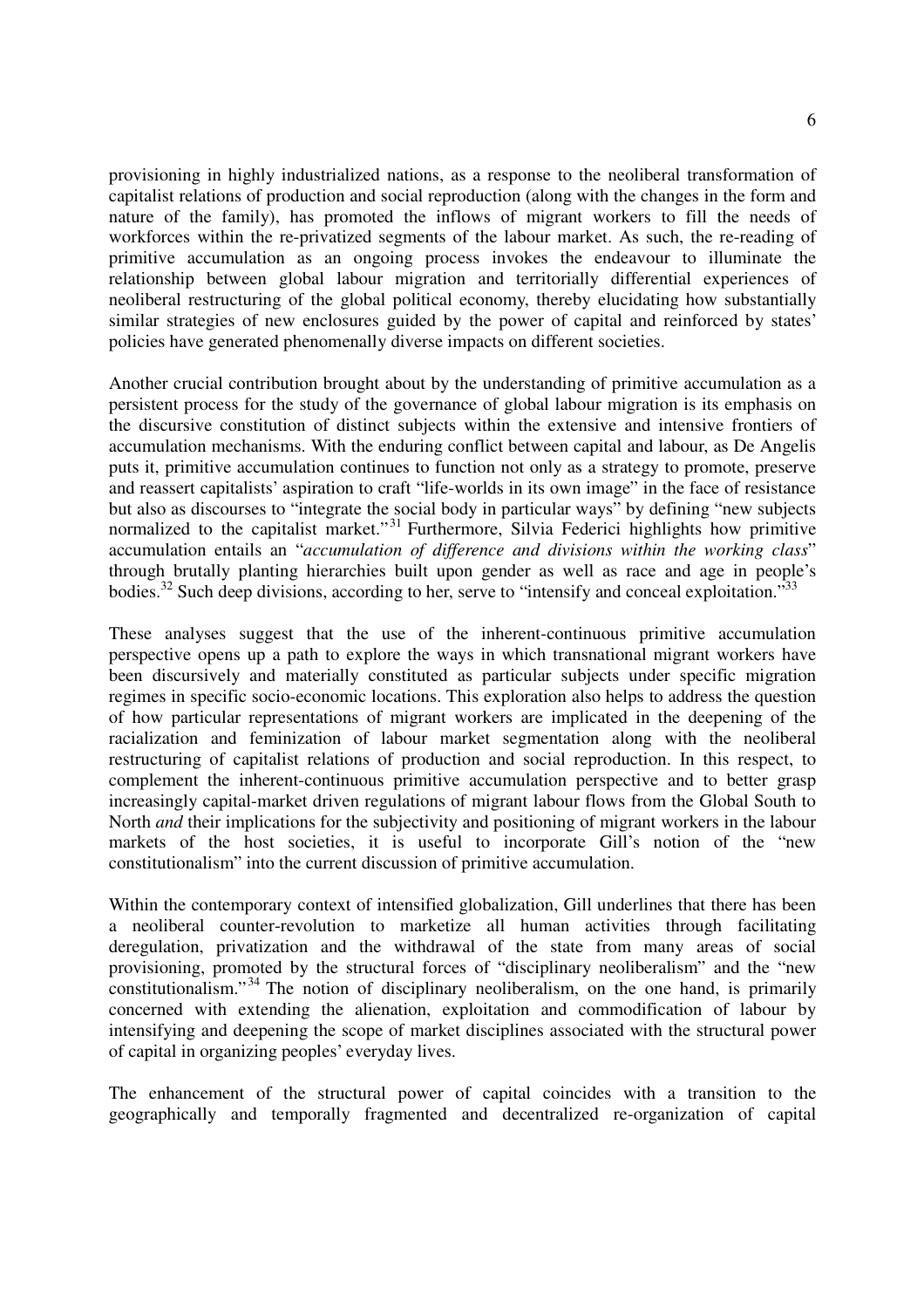accumulation.<sup>35</sup> This highly exploitable system of flexible accumulation has transformed and rationalized the welfare-state model of capital-labour compromise to reinforce the power of capital while simultaneously degrading that of labour. Within the framework of disciplinary neoliberalism, the accelerated push for greater flexibility in the labour markets has been a key feature of global and national politico-economic reorganization of the social relations of production. The flexibilization of labour markets means a redistribution of risks, which has increased with the intensification of global competition, away from the state and capital towards labour.<sup>36</sup>

In other words, the neoliberal imperative for labour market flexibility, accelerated and legitimatized by the political ideals of possessive individualism and personal responsibility, has extended and deepened the marginalization as well as exploitation of labour through such means as driving down wages and expanding the pool of workers available for temporary and part-time employment.<sup>37</sup> This has also brought about the global proliferation of precarious employment and unprotected workers.

These structural forces of disciplinary neoliberalism, as Gill further elaborates, have largely been secured through their political-judicial counterpart, the "new constitutionalism."<sup>38</sup> According to Gill, to fundamentally facilitate capital accumulation now and in the future, new constitutionalism involves three interrelated sets of measures that shape neoliberal governance of the global political economy and strengthen the power of capital: (1) Measures to reorganize state apparatuses through not only the liberalization of trade and investment but also the privatization of public resources and services, in a process that is underpinned by various legal mechanisms including judicial review as well as multilateral, regional and bilateral agreements; (2) Measures to create and expand capitalist markets by re-writing laws and statues to extend the scope and scale of accumulation and to intensify the prerogatives of the holders of private property rights over labour, environmental and other human rights; and, (3) Measures to maintain de-politicization of the "economy," especially within the management of the current crisis of accumulation, through legitimating the removal of strategic economic policy from political contestation while attenuating and co-opting popular democratic forces and potential opposition.

Building upon this understanding, Gill and Isabella Bakker demonstrate how the various measures of new constitutionalism shift responsibility for social provisioning and risks onto individuals and families.<sup>39</sup> One outcome of this is the rise of care deficits or gaps within and between societies that eventually promotes the transnational flow of migrant workers, especially as care labour. Put alternatively, the currently dominant neoliberal governance of production and social reproduction is steered by the forces of new constitutionalism, which increasingly relieve capital of its contribution to collective care costs and promote restrictive macroeconomic policies, resulting in the re-privatization and marketization of public care services.

Central to my analysis here is that the various measures of new constitutionalism promote the regulatory power of market forces to reshape the nature of migration policies under the disciplinary neoliberal regimes of global labour mobility at the expense of the human security of migrant workers. As Michael Kearney remarks:

...the task of effective immigration policy is to separate labolulr from the jural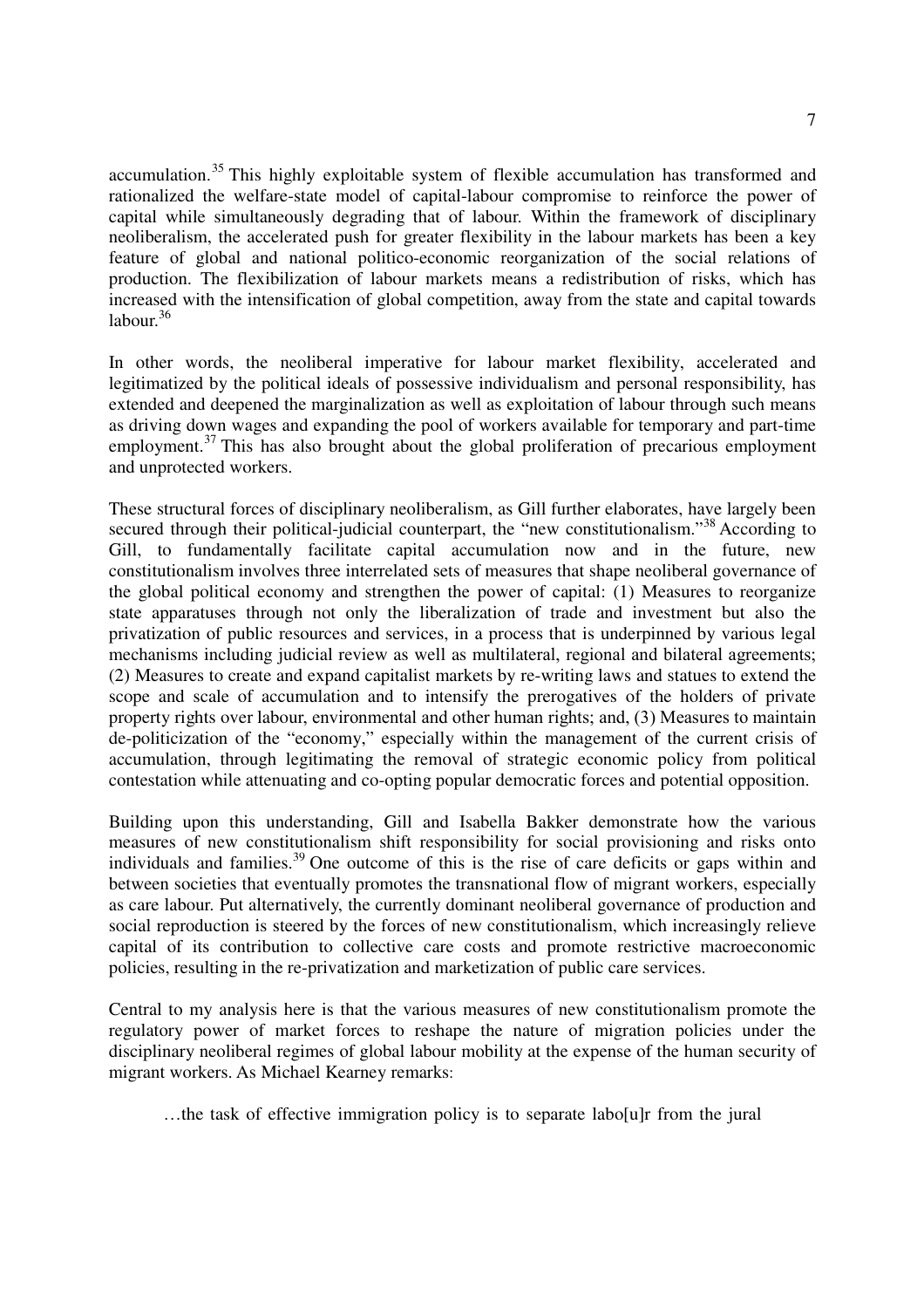persons within which it is embodied, that is, to disembody the labo[u]r from the migrant worker. Capitalism in general effects the alienation of labo[u]r from its owner, but immigration policy can be seen as a means to achieve a form of this alienation that increases greatly in the age of transnationalism, namely the spatial separation of the site of the purchase and expenditure of labo[u]r from the sites of its reproduction, such that the locus of production and reproduction lie in two different national spaces.<sup>40</sup>

That is, the marketization of labour migration governance, steered by the structural forces of new constitutionalism, escalates the alienation and commodification of migrant workers by ignoring wider social question about how this labour supply is produced and reproduced. Here, my aim of integrating the new constitutionalism into the *longue durée* of primitive accumulation is to demonstrate how the advancement of the new constitutionalist mechanisms has been occurring within the geographical expansion and spatial-temporary rearrangement of capital accumulation.

More specifically, the development of the notion of what I call new constitutional moments of primitive accumulation allows for a better understanding of the ways in which specific migration policies of labour-receiving states in the Global North, endorsed by the interests of laboursending states in the Global South, have facilitated the production and expansion of social spaces for the commodification of migrant workers while leaving these workers without effective means of protecting themselves. Put alternatively, it highlights and contextualizes changing social relations that to a large degree govern the everyday lives of migrant workers and shape their subjectivities.

By using the notion of new constitutional moments of primitive accumulation, the next section turns attention to the neoliberal restructuring of the Japanese labour immigration policies since the 1990s. This conceptual approach helps to illustrate how the neoliberal shift towards more capital-market oriented governance of global labour mobility promotes the discursive and material constitution of migrant workers as precarious subjects in the labour markets of the host societies.

## **NEOLIBERAL REFORMS TO JAPAN'S LABOUR IMMIGRATION REGIME**

Historically speaking, Japan's modern nation building and industrialization since the Meiji Restoration in 1868 were no exception to the rule that capitalist economic development has always relied on the migration of labour within as well as across national borders.<sup>41</sup> After the end of World War II, however, the dominance of conservative politico-economic leaders elided the past, by promoting the self-image of Japan as a homogeneous unity to serve as its ruling political instrument in defining the legal-practical management of Japanese nationality and citizenship and considering the incorporation of the ethnically and culturally different "others" as a threat to the harmony of its society.<sup>42</sup> While Japan's Nationality Law, issued and enshrined in 1950, determined national citizenship according to the patrilineal principle of *jus sanguinis* ("law of blood"), <sup>43</sup> its Immigration Control Act, originally enacted in 1951, expressly prohibits the transnational influx of unskilled labour to Japan.<sup>44</sup>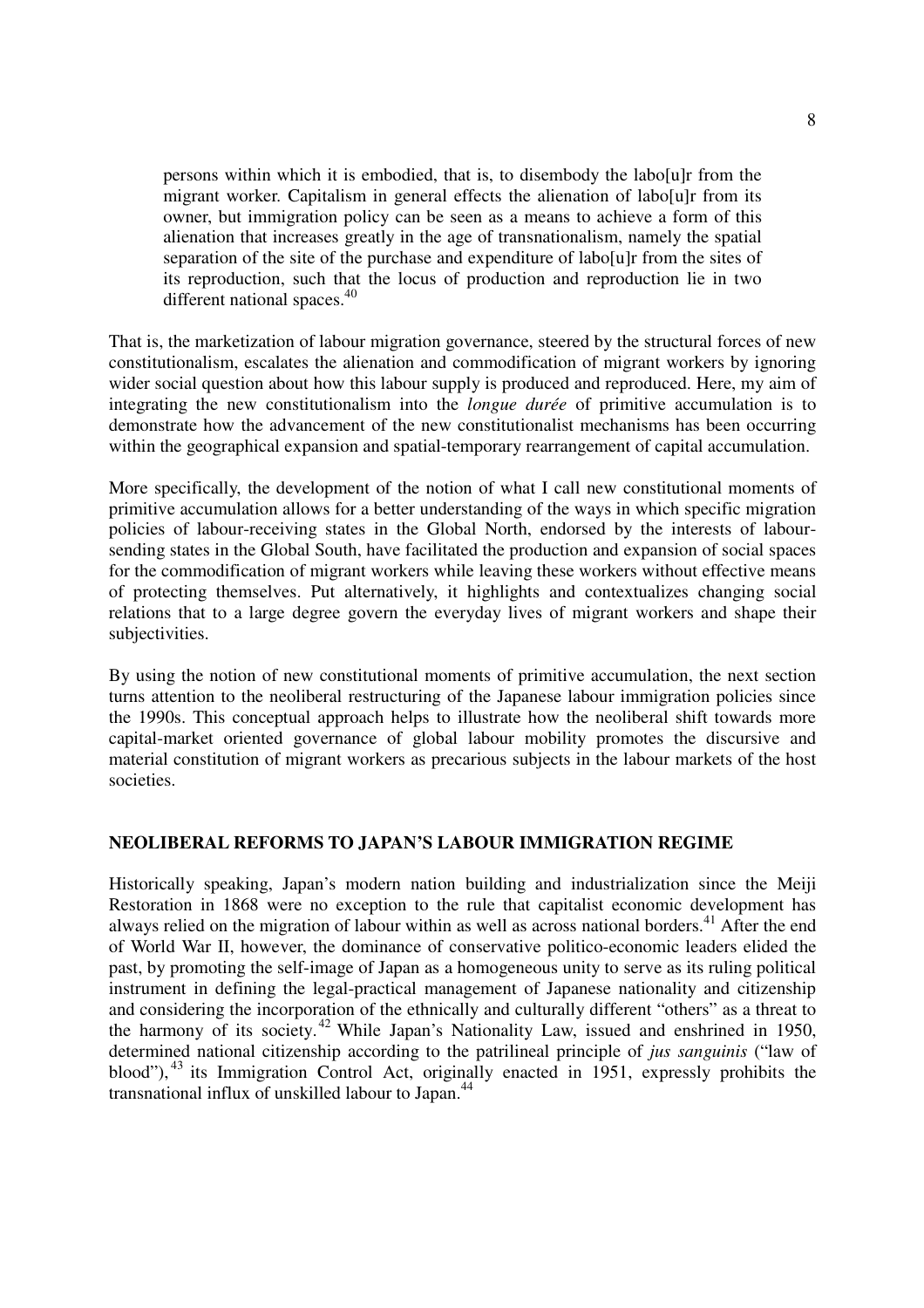Nevertheless, particularly from the mid-1980s, when the term "internationalization" (*kokusaika*) was widely, but vaguely, used as a dominant political slogan within the context of the global expansion of the Japanese economy,<sup>45</sup> the estimate number of migrant workers flowing to Japan across its national borders had increased remarkably from 119,100 in 1986 to 600,700 in 1992.<sup>46</sup> Although the proportion of these migrants in Japan was still the lowest among the major advanced industrial nations, the rapidly augmented inflows of *gaikokujin rodosha* (literally meaning, "foreign national workers," intimately associated with unauthorized migrants from underdeveloped, non-Western regions) became perhaps the most discussed social "problem" in the late  $1980s$ .<sup>47</sup>

In the second half of the 1980s, a marked escalation of labour scarcity with the onset of the Japanese economy's "bubble" boom induced the intensified streams of unskilled migrant workers coming into Japan, mainly from other Asian developing nations, and generated a great deal of debate on whether Japan should have embraced the growing cross-border influx of these workers.<sup>48</sup> This dispute, regarded as a "first-round" debate on the basic direction of Japan's immigration policy, $49$  led the Japanese state to reform the Immigration Control Act in 1990. The severe and persistent shortage of workers within the dramatic expansion of the Japanese economy imposed difficulty especially on small- and medium-sized enterprises (SMEs) in manufacturing, construction and service industries, which were increasingly shunned by Japanese workers because of their "bottom-wage" and "socially undesirable" – or "3K" (*kiken, kitsui*, and *kitanai* – dangerous, difficulty, and dirty) – nature of jobs. Indeed, the stiffer market competition through the neoliberal restructuring of the global political economy further reinforced the need for low-cost and flexible labour among subcontracting firms within Japan's vertically organized industrial structure, known as the *keiretsu* system.<sup>50</sup>

Consequently, Japanese SMEs increasingly depended on migrant workers who were willing to accept low wages and insecure working conditions. To ameliorate the acute demand for "cheap" labour, the 1990 revised Immigration Control Act, though maintaining Japan's post-war official stance on the strict ban against the transnational immigration of unskilled workers, created *ad hoc* means of recruiting migrants on a temporary basis under visa status recognized as nonemployment purposes. The first-round debate suddenly receded when the Japanese economy fell into recession following the burst of its bubble boom in the early 1990s.

In the 1990s, Japan's efforts to tackle its subsequent decade-long recession entailed the structural and regulatory reforms of industrial organizations as well as employment patterns. In particular, Japanese business leaders encouraged the flexibilization of the labour market in order to equip firms with a greater ability to adjust labour costs and employment management according to fluctuations in the global economy.<sup>51</sup> Together with this push toward greater flexibility in the Japanese labour market, the prospect for the impending absolute decline of Japan's labour force due to its "aging population" (*koreika*) and "dwindling birth rate" (*shoshika*) has triggered a "second-round" dispute with the rekindled interest in the transnational immigration of unskilled workers since the late  $1990s$ <sup>52</sup> For instance, the National Institute of Population and Social Security Research projected that the population of the working-age (15-64) in Japan will drop from its peak at 87.17 million in 1995 to 53.89 million in 2050.<sup>53</sup> Under such salient sociodemographic trends, the Japan Business Federation (*Nihon Keidanren*),<sup>54</sup> which is composed of the leaders of Japan's leading companies, has called for freer entry of migrant workers into Japan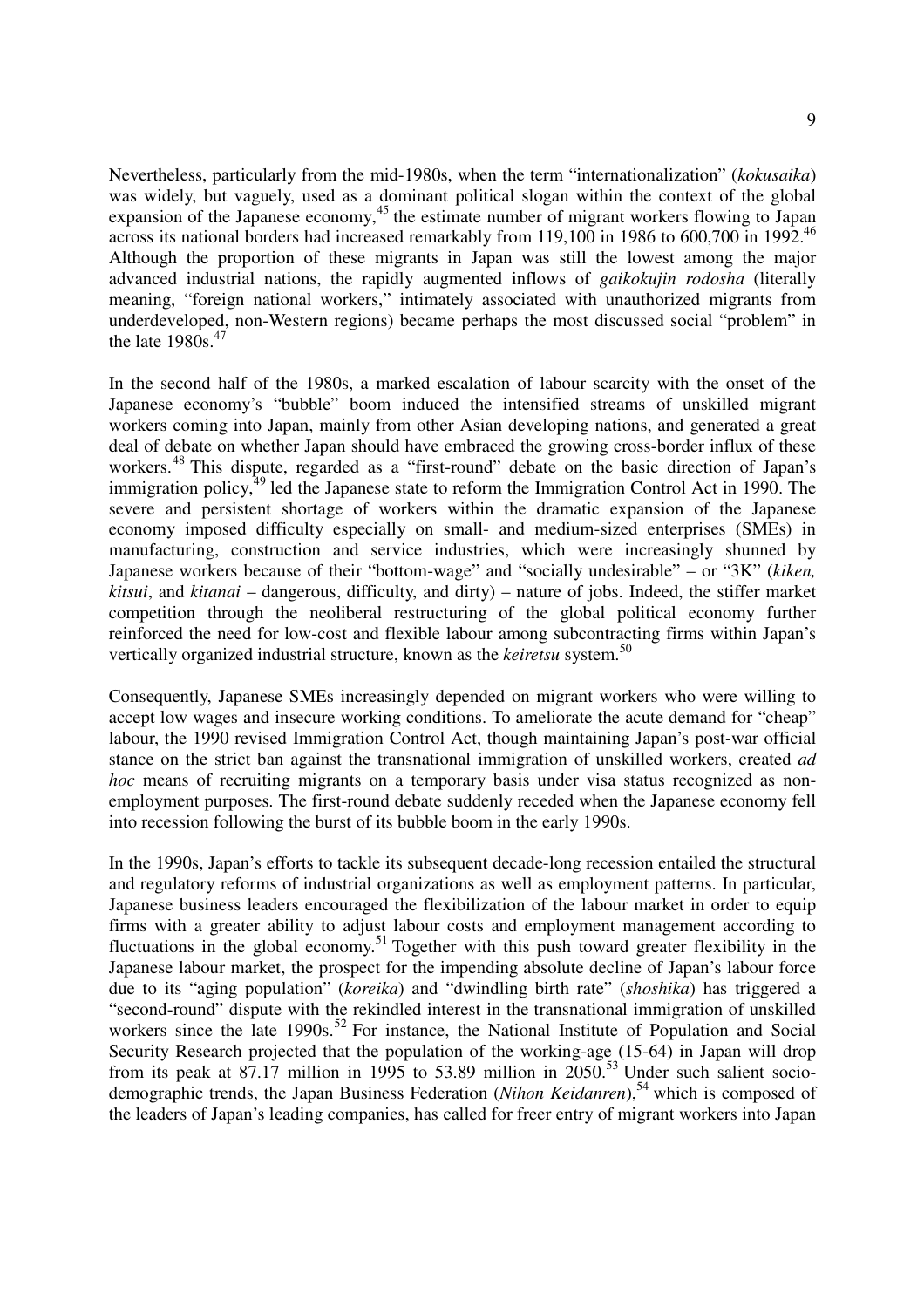by emphasizing that "the diversity of a corporation's own work force has become a source of profitability" within the context of enhanced global market competition.<sup>55</sup> For these employers of Japanese large corporations, the role of unskilled migrant workers is no longer to simply fill in a labour market gap but *rather* to function as a part of diversified and expanded flexible labour supply.

Urged by the business circles, the Japanese state has seemingly attempted to expand yet strictly monitor the transnational inflows of unskilled migrant labour.<sup>56</sup> Such paradoxical "migrant" profiling" projects<sup>57</sup> with the aim of securing labour supply in a neoliberal regime of flexible accumulation are exemplified by: (1) The acceptance of foreign trainees under the institution and deregulation of Industrial Training and Technical Internship Programs; and, (2) The introduction of Filipino care workers in Japan under the Japan-Philippines Economic Partnership Agreement (JPEPA). By examining these two cases as the new constitutional moments of primitive accumulation, the following discussion demonstrates how these two moments, reinforced by the capital-led accumulation strategies of labour-sending states in the Global South, have constituted migrant workers as precarious subjects in the Japanese labour market while severely limiting their means to protect their human security.

## **Foreign Trainees under Japan's Industrial Training and Technical Internship Programs**

The present form of Industrial Training and Technical Internship Programs – hereafter, the Training Programs – was launched with the creation of "trainee" as an independent visa status at the 1990 revision of Japan's Immigration Control Act. Their officially pronounced objective is to foster the "development of human resources" in ways that would contribute to "economic growth in developing countries and regions" through the transnational transfer of Japanese advanced industrial and vocational skills.<sup>58</sup> Trainees are "supposed to conduct activities to learn and acquire the technology, skills, or knowledge at public or private organizations in Japan."<sup>59</sup> The "standard ordinances" released by the Ministry of Justice (MOJ) define the skills to be imparted through the Training Programs something that should not be attainable through the repetition of simple manual tasks and that must be difficult or impossible to acquire in trainee's countries of origin.<sup>60</sup> Thus, trainees are categorically distinguished from migrant workers employed in the unskilled job sectors.

Nevertheless, after the establishment of the Training Programs, many SMEs, which suffered most from the shortage of "cheap" labour under the condition of intensified global market competition yet were unable to satisfy the strict requirements under the conduct of the Programs, put mounting political pressure on the Japanese state to relax their qualification criteria. Consequently, the state issued by-laws in 1990 and 1992 to significantly "deregulate" the conditions for the acceptance of trainees and the implementation of the training.<sup>61</sup> As a result, the deregulated Training Programs have served as a means of unskilled migrant labour supply for SMEs, most of which are too small to have sufficient capacity and knowledge to offer trainees adequate training or transferable technologies. This is largely true for many of the host companies that do not have any overseas trade or capital relations. For instance, a Japanese mentor of Filipino trainees at a machine sheet metal factory explains his desire to teach these trainees new skills but, at the same time, posits: "It is impossible for us to know what kinds of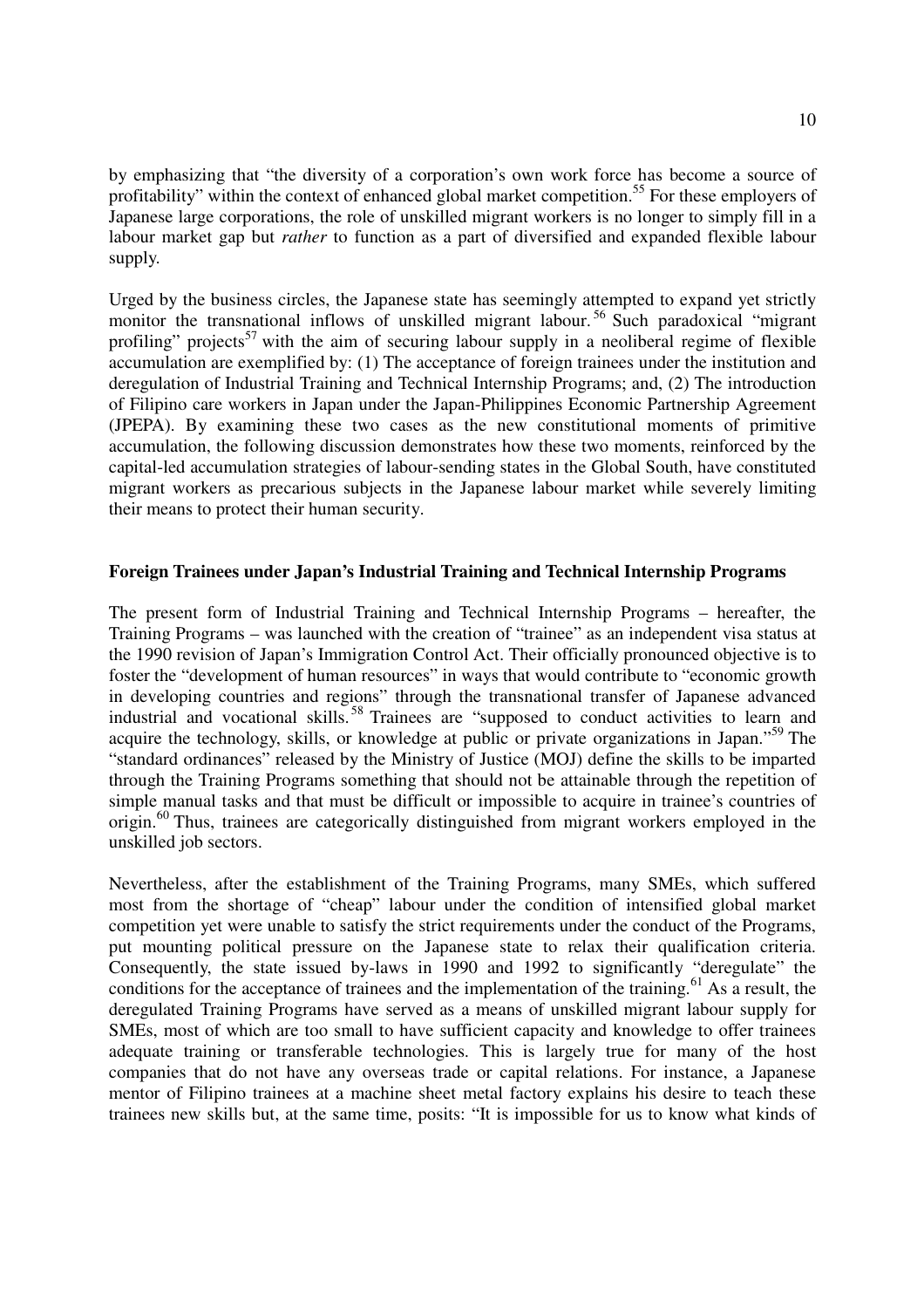technologies and skills are needed in the Philippines."<sup>62</sup> Moreover, the political scandal that erupted in 2000 disclosed how the deregulation and subsequent expansion of the Training Programs were encouraged through illegal political donations of more than  $$6 \text{ million}^{63}$  to certain influential politicians by the then president of the KSD Foundation for Promoting the Welfare of Independent Entrepreneurs.<sup>64</sup>

The main point in the deregulation of Japan's Training Programs was the establishment of the "association managed training" (AMT) scheme that enabled SMEs and small farms to invite trainees through intermediary organizations (e.g. Chambers of Commerce and Industry, Small Business Associations and Agricultural Cooperatives). Whereas the previous ordinances limited the number of trainees to less than 5 per cent of company's regular employees (meaning that a firm with 20 employees could invite 1 trainee), the AMT scheme allowed an institution with 50 or fewer employees to accept 3 trainees per year.<sup>65</sup> To monitor and facilitate the importation of trainees through the AMT scheme, the Japan International Training Cooperation Organization (JITCO) was created in 1991 as a semi-governmental institution with financial support from private industries.<sup>66</sup> Furthermore, the establishment of the Technical Internship Program in 1993 and its expansion in 1997 allowed trainees who complete one-year period of the Industrial Training Program to master more advanced and practical skills through two-year "working" experience in the production process, resulting in a maximum of three years for the Training Programs.

Through these reforms of Training Programs directed at alleviating the conditions of trainee acceptance and training practice, the annual number of people entering Japan as "trainees" more than doubled from 43,649 in 1991 to 101,879 in 2008. It was remarkable that the number of trainees under the AMT scheme rose from 2,537 in 1992 to 61,641 in 2008, accounting for more than 90 per cent of those accepted through the JITCO-supported private channel.<sup>67</sup> Within this dramatic growth of trainees entering Japan, the overwhelming majority of trainees hail from Asia  $(95.5 \text{ per cent in } 2008)$ .<sup>68</sup> Since 1990, China has stood in first place with its rapidly growing number comprising approximately two third of total acceptances and, more markedly, more than 80 per cent of JITCO-supported acceptances via the private channel. Other nationalities of importance are Vietnam, Indonesia and the Philippines. Among the industries in which trainees are accepted through the deregulated AMT scheme, "garment and textile" has been the largest proportion (19.9 per cent in 2008), followed by "food processing" (15.4), "agriculture" (10.3), and "construction" (8.5). Most of the Japanese host companies under the AMT scheme are smallsized factories and farms: companies with less than 20 employees (40.3 per cent), those with 20- 49 (12.4 per cent), and those with 50-99 (13.3 per cent).<sup>69</sup>

The institution and enlargement of the Japanese Training Programs are largely characterized by the shifts of regulatory power from the state toward private forces to reshape the nature and operation of the Programs. As Ippei Torii aptly puts it, the privatization of regulatory authority over the operations of the Training Programs has widened the contradiction between their real practices and official justifications, that is*,* the temporary intake of unskilled migrant labour and technology transfer through training.<sup>70</sup> Here, at least four distinct features of ITTIPs make the effective introduction of "cheap" migrant labour on a temporary basis possible under the current regime of flexible accumulation.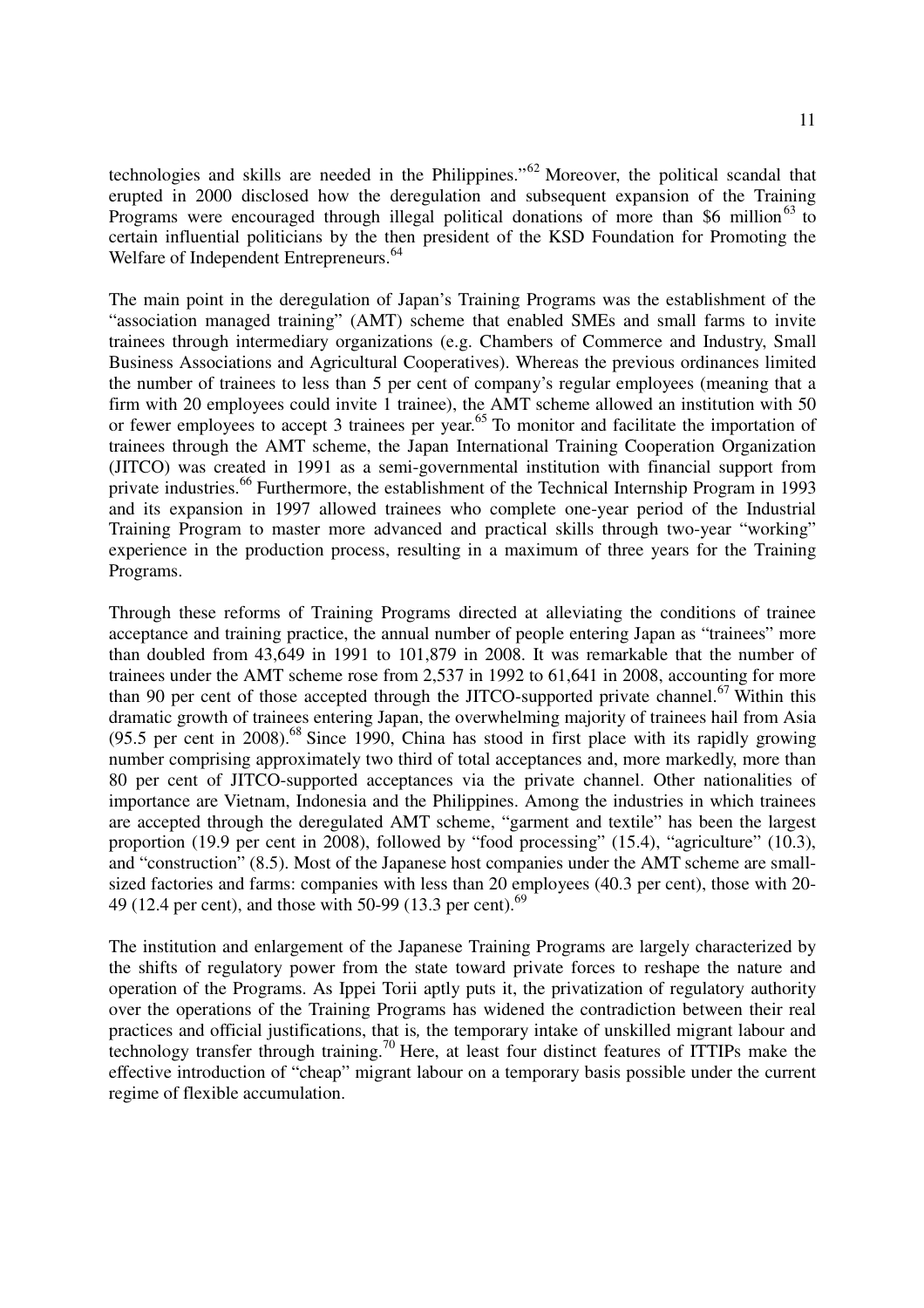First, the Training Programs are designed as the rotating supply of trainees, secured by a limitation on their training period to a maximum of three years. The rotation mechanism prohibits the settlement of migrant workers in Japan and adjusts flexibly labour supply. Yet, it may also cause some problems, including the huge administrative costs to promote and regulate the returns of trainees to their countries of origin and the risk of incurring international criticisms of egoism and/or exploitation – using trainees' labour-power when needed while deporting them when not needed. In this regard, as Tetsu Sano notes, the deregulation of the Training Programs can be regarded as the institution that is adjusted to overcome efficiently these possible constraints.<sup>71</sup> More specifically, the AMT scheme systematizes the regime in which private receiving organizations and host companies, rather than the state, take responsibilities to thoroughly ensure trainees' return. Indeed, since the official objective of the Programs has persistently been claimed as a part of Japan's international development aid, their operations can be presented as a way to alleviate international criticisms.

Second, the Training Programs institutionalize the supply of relatively "cheaper" labour than other means to introduce migrant workers into Japan, since "training" is officially defined as non-employment activity. Thus migrants entering the country under these Programs do not retain any labour rights, including minimum-wage standards and freedom to change jobs. In fact, trainees do not receive wages but only "training allowances" to cover their living expenses. Since the state's guideline simply indicates that the sum of compensation paid to trainees must be "within an appropriate range," it essentially depends on the discretion of host companies and receiving organizations.<sup>72</sup> Sonoko Kawakami notes that as the number of trainees has increased, the average training allowance has declined yearly; under the AMT scheme, it shrunk from about \$713 per month in 1997 to \$535 in 2008,<sup>73</sup> which was equivalent to a third of the starting monthly salary standard for Japanese high-school graduates  $(\$1,300)$ .<sup>74</sup> Furthermore, though technical interns (trainees proceed to the Internship Program) are allowed to earn wages supposedly commensurable with those of their Japanese counterparts who undertake the same jobs, their amount tends to be much lower: their average in 2007 was \$1,000,<sup>75</sup> as compared with the above-noted starting income level among Japanese high-school graduates.

This trend is also echoed in the results of the survey conducted by JITCO that discerns how the employers often determine technical interns' wage-levels based on regional minimum-wage standards, by disregarding their balance with the remunerations of Japanese employees.<sup>76</sup> More strikingly, Koichi Yasuda's study in Gifu, one major trainee-receiving district known for the concentration of garment and textile industries, finds that many Chinese trainees (according to him, approximately 4,000 in 2006) earned a mere \$2.5 an hour, worked more than 250 hours of overtime per month, and were permitted one day-off in a month. In one interview, a garment factory owner declared: "The garment and textile industry has been exposed to severely intensified global economic competition. If we pay *the Chinese* the wages equivalent to the Japanese workers, most firms will go bankrupt.<sup> $77$ </sup> As this comment reflects, the employers appear to rationalize their manipulation of trainees as the source of "cheap" labour by not only emphasizing the Training Programs as the means to transfer technology, but also by drawing on their racially discriminatory bias against "foreign" workers.

Third, most trainees have signed very strict contracts with the receiving organizations prior to their arrival in Japan. In many cases, these contracts include the stipulations that the trainees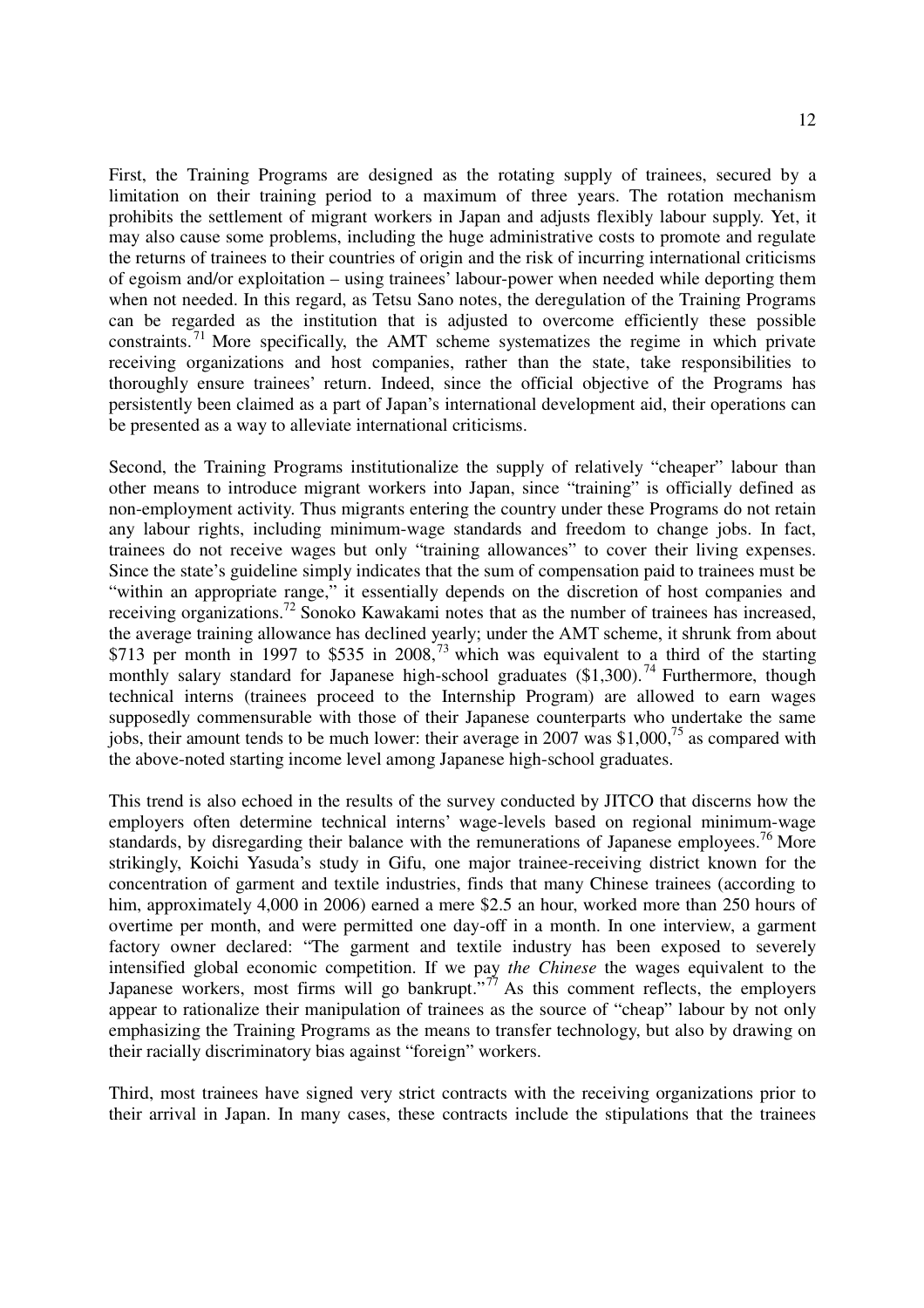must obey their hosts' instructions without question, and that they should not desist from the Training Programs before the completion of their full period. More strikingly, many female trainees are compelled to ratify the compulsory agreements that ban their possible pregnancy during the training terms.<sup>78</sup> These clauses give the Japanese receiving organizations and host companies a significant degree of power over these trainees. The narrative of a female Chinese trainee, Ting, $^{79}$  suggests how such unequal power relations make it possible for the physical violence and coercive sexual assaults by employers as well as officials of the receiving organizations that arrange their training to be ubiquitous. She came to Japan in 2004 with the aim of "learning" agricultural technologies. However, she was not only forced to work as a domestic care-giver at the house of the employer, but also sexually abused by him more than 60 times. Though she managed to escape from the firm and rush into the Immigration Office after one year and three months, she still suffers from severe PTSD (post-traumatic stress disorder), feeling terror even at the sound of opening and closing doors.<sup>80</sup>

Finally, many trainees, particularly those coming from China and Vietnam, are saddled with heavy debt because they are obliged to pay "guarantee deposits" to trainee-sending organizations in their home countries, which they will lose if they resign from the Training Programs. For instance, Cui, a Chinese who undertook his training at a pig farm in Kisarazu City, Chiba (the suburb of Tokyo), deposited approximately \$10,000. He managed to pay this excessive amount of money by selling his parents' land and house as well as borrowing money from relatives, friends and a lender. Therefore, for Cui, together with many other trainees, a breach of contract through abandoning their training and/or being deported means the ruin of their attempts to bring their families out of poverty. Under the psychological and economic pressure to earn as much as possible in Japan in order to pay off their debts and to ensure financial security for their families, even when trainees have grave complaints, they continue to carry out the training, patiently waiting for the end of their terms. This mentality is reflected among trainees who are terrified of the phrase often used by their employers, "*kikoku saseruzo*" – which literally means "deport you."

Thus, the privatization of the Training Programs serves as a device in constraining the agency of trainees to raise their voices against their unexpected and discriminatory conditions under the supposedly altruist conduct of the Programs. For instance, Chris and JM, two male Filipino trainees, describe their everyday lives in Japan as if "[they] are in a jail". In August 2006, Cui, the above-mentioned Chinese trainee in Kisarazu City, killed the chief director of an agricultural cooperative association, which was the receiving organization that had arranged his training in Japan, and injured two other staff members.  $81$  According to the details of the case that were disclosed during the court trials,<sup>82</sup> after arriving in Japan, he realized that his "wage" was lower than he expected, and he requested the receiving organization to re-arrange his training. When the chief director of the organization pretended to accept his appeal while conspiring to forcefully deport him back to China, he responded to this plot with knife in the face of fears of losing his guarantee deposit. After the first hearing, the defendant was sentenced to seventeen years in prison. He was eventually transferred from the "jail-like" everyday life of being a trainee to a real jail.

Thus, the successive deregulation of the Training Programs and their stated objective of "technology transfer" have made it possible for these programs to function as the highly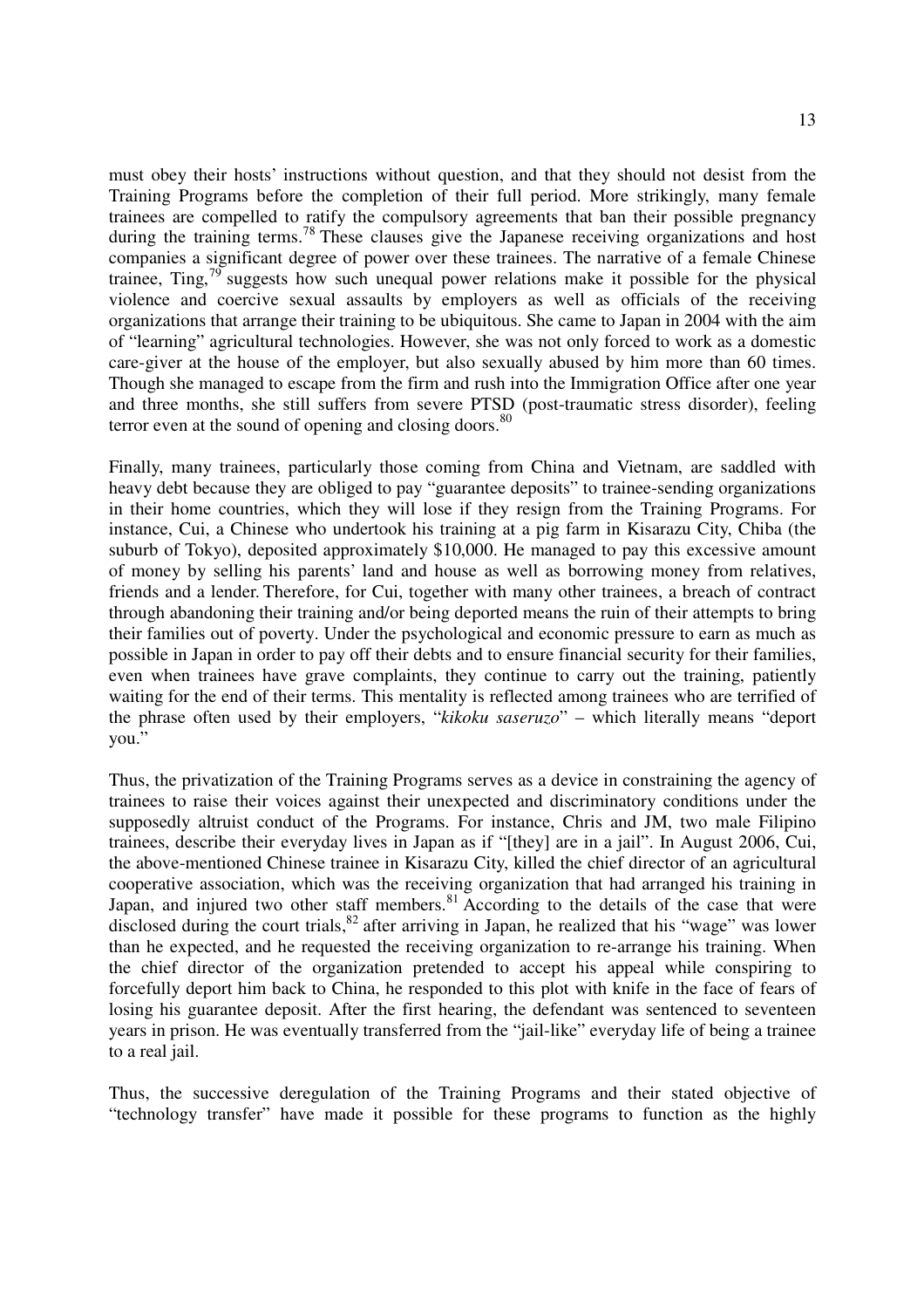controlled short-term rotating supply mechanism of "cheap" unskilled migrant labour. While the Japanese state continuously emphasizes the principal of the Training Programs as international aid despite their phony operations, these Programs tend to be recognised by official counterparts in the Global South as the important component of their neoliberal development strategies. The narrative of Yun, a Chinese female who completed her three-year training at the garment company in Ibaragi (another suburb of Tokyo), clearly shows her lack of awareness about the stated purpose of Japan's Training Programs:

I wanted to go to work in Japan, because I wanted to earn more money. I liked the study, but I could not go to higher school on my parents' money. So, I wanted to obtain money by working in Japan to go to higher school and to support my brothers' education…. When I came through the Training Programs to Japan, I had no ideas about the meanings of "trainee" and "technical intern."

She remarks that a "trainee" coming to Japan is called officially *dagong* in Chinese, which exactly means "overseas migrant workers." In fact, according to Wang Yanzhang, the dispatch of trainees to Japan is added to the official statistics of transnational labour exports in China. $83$ Contextually, what is crucial to further note here is that in 2001, the Vietnamese state institutionalised the system of collecting deposits from trainees going to Japan, in the name of preventing them from escaping from their Training Programs but in practice mainly for effectively executing its neoliberal projects of dispatching workers abroad while tightly maintaining Vietnamese trainees' links to their home country.<sup>84</sup> For Vietnam as well as the Philippines (which will be discussed below), transnational labour outflows and remittances have played more important roles than foreign direct investment and foreign aid programmes in their national economies for the purposes of tackling the problems of unemployment and the lack of foreign exchange. In this context, state officials in trainee-sending countries widely perceive Japan's Training Programs as the important part of their capital-led migration-as-development strategies.

In sum, the institutionalization of the privatized regulatory regime under the conduct of Japan's Training Programs, endorsed by the neoliberal development strategies of trainee-sending states, has facilitated the production of space for the commodification of "cheap" and precarious migrant labour under the name of Japan's "international aid project." However, especially since the above-mentioned Kisarazu incident, the controversial operations of the Training Programs increasingly commanded public attention as sensational themes. The widely reported violations of trainees' human rights prompted a variety of governmental and nongovernmental organizations within and outside Japan to claim that the Training Programs often degenerated into fertile soil for "human trafficking" and contemporary "slave-like" conditions.<sup>85</sup> Accounting for nationally and internationally mobilized criticisms against the Training Programs as well as the proposals to further expand these Programs by Japan's business leaders of *Nihon Keidanren*, the Ministry of Economics, Trade and Industry (METI) and the Ministry of Health, Labour and Welfare  $(MHLW)$ ,<sup>86</sup> the Japanese state revised them in 2010. As a result of this revision, trainees even at their first year come to be regard as the "apprentices" who are protected under Japan's labour-related laws, such as the Labour Standards Law and the Minimum Wage Act.

This reform can be considered one step forward for the aim of "enhancing the protection of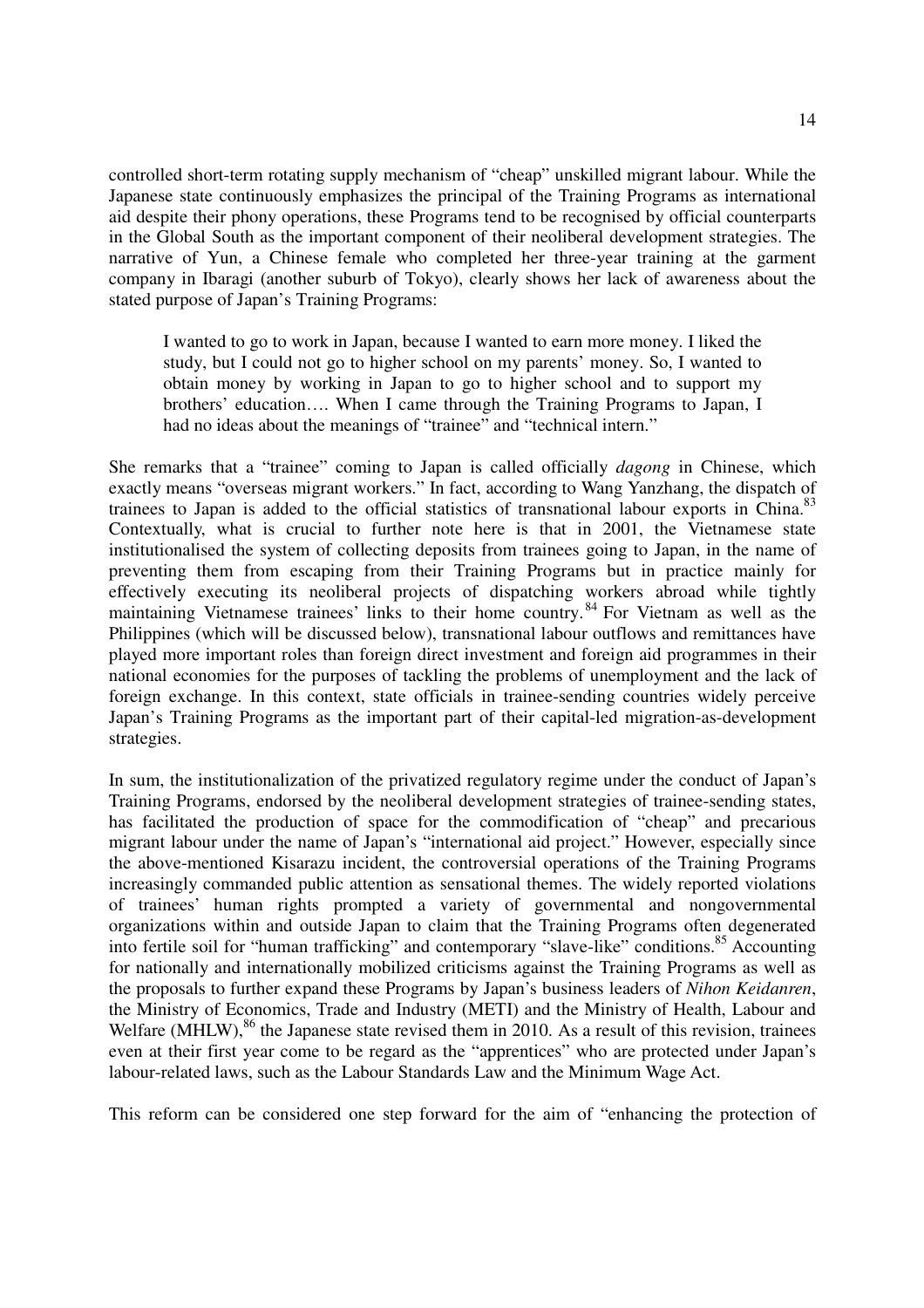trainees,"<sup>87</sup> but it appears to be only *ad hoc* measures to cope with contradictions deeply rooted in the capita-driven operations of the Training Programs that intensify the commodification of trainees. Like the Kisarazu incident that took place prior to the 2010 revision of the Training Programs, Chen, a male Chinese trainee working at a fish-processing firm in Etajima City, Hiroshima, was arrested for allegedly murdering the firm's owner and its Japanese colleague as well as six others "due to troubled relations with them" on March 14, 2013.<sup>88</sup> Though the details of this case have not yet been disclosed, it seemingly suggests that the partial reform of the Training Programs fails to recognize the ways in which the deregulation of the Programs, which represents as one of new constitutional moments of primitive accumulation within the neoliberal restructuring of Japan's labour immigration regime, has made trainees as extremely precarious and unprotected subjects in Japan while severely constraining their political agency to contest and negotiate the coercive structures of their everyday training practices.

#### **Filipino Care Workers under the Japan-Philippines Economic Partnership Agreement**

Together with the acceptance of foreign trainees under the increasingly privatized and expanded conduct of the Training Programs, the introduction of Filipino "care" workers to the Japanese labour market through the Japan-Philippines Economic Partnership Agreement (JPEPA) is remarkable as the neoliberal restructuring of the Japanese labour immigration regime. Similar to Japan's previous free trade treaties with Singapore, Mexico and Malaysia, the JPEPA mainly concerns tariff reduction to facilitate bilateral exchanges of goods and services. <sup>89</sup> Yet, its distinctive feature is to facilitate the movement of "natural persons" and, more specifically, to allow the Philippines to send up to 400 nurses and 600 care workers into Japan over a period of two years. The conclusion of the JPEPA on September 9, 2006, was described in the Japanese media as "[a] new step toward opening Japan's labour market".<sup>90</sup> Indeed, the Japanese state has signed a similar Economic Partnership Agreement (EPA) with Indonesia, which includes the same clause, permitting Indonesian nurses and care workers to work in Japan.<sup>91</sup> Further, it is currently discussing the possibility for the reception of Thai care workers through the recently ratified EPA with Thailand.<sup>92</sup> The inflow of migrant care workers to the Japanese labour market has accelerated heated debates over how to tackle the acute demand for elder care in the context of a historically unprecedented expansion of the aging population.

As feminist historical materialists argue, the neoliberal reconfigurations of capitalist relations of production and social reproduction have not only ontologically reorganized the gender order,  $93$ but also, in particular, created what Joya Misra et al. call the "globalization of care work", <sup>94</sup> that is, the gendered, racialized and classed "international division of reproductive labour" through the migration of mainly female workers from the global "South" to "North." <sup>95</sup> The reprivatization of social reproduction and women's greater participation in the paid labour market, together with the aging population in highly industrialized societies, have led to a rapid growth in the market provisioning of social reproduction needs.

What is prominent in this context is that the commodified supply of reproductive labour has been intensified by the rise of "care deficits" (a lack of paid care or affordable paid care as well as a lack of informal, family care) and has led to a dramatic proliferation in the cross-border migration of care workers. The transnational mobility of predominantly female migrants for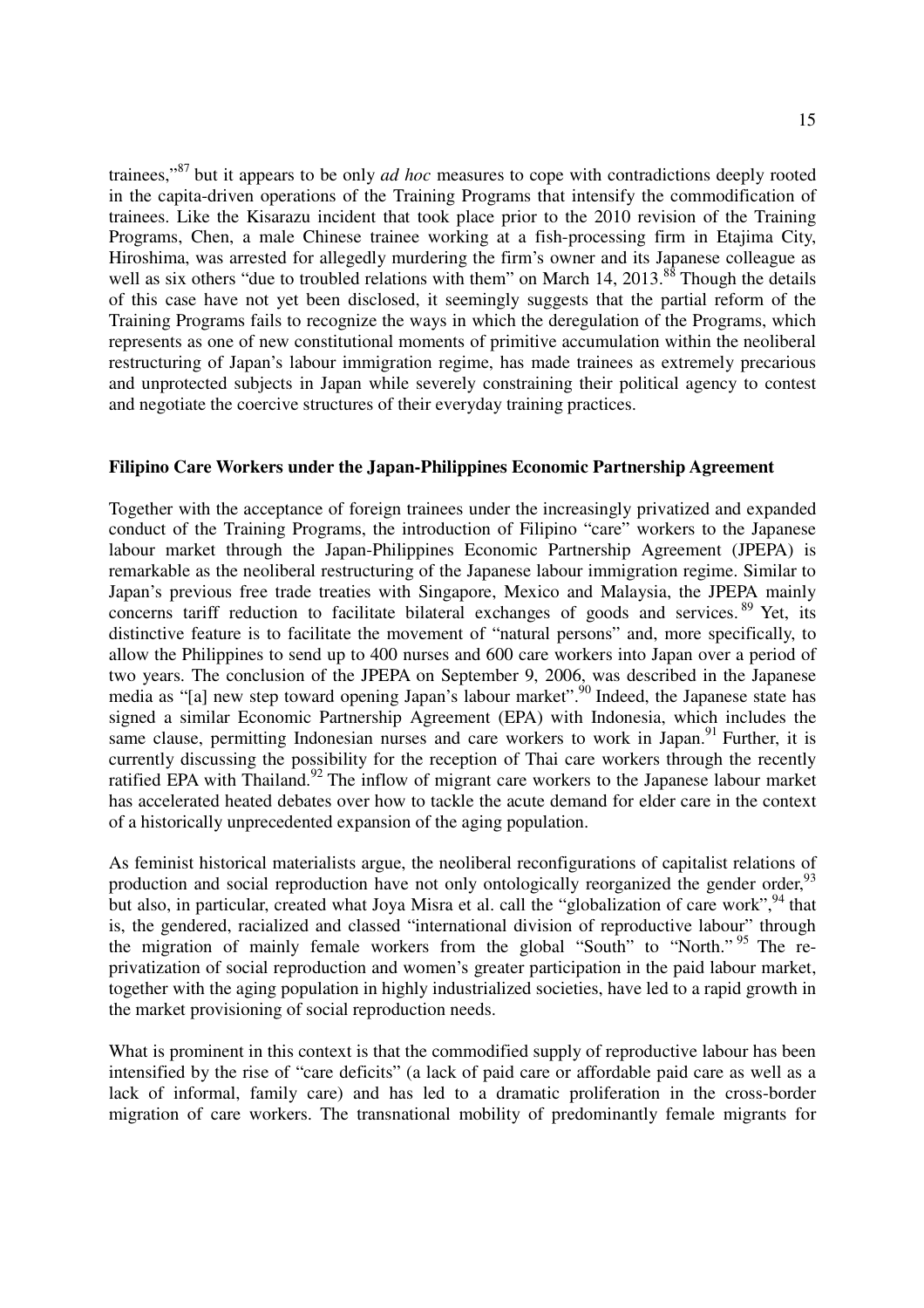employment in care-giving jobs, with many becoming domestic workers, has accelerated the "feminization of international migration"<sup>96</sup> and has attracted a great deal of research attention.<sup>97</sup> With this global trend in mind, I here illuminate how the JPEPA, as an embodiment of new constitutional moments of primitive accumulation, not only creates a space for the escalating commodification of migrant care labour but also constitutes Filipino workers as precarious subjects in the Japanese labour market.

According to the general remarks of the JPEPA, the main objective of the reception of Filipino care workers to Japan is to contribute to the shared development of medical and social welfare in both nations.<sup>98</sup> Since the JPEPA does not set up the system to mutually recognize national licenses, these Filipinos are the candidates for *kaigo fukushishi* (certified care workers) in Japan.<sup>99</sup> They must have graduated with a four-year university degree and, in addition, in most cases they must have received a *care-giver* certificate issued by the Technical Education and Skills Development Authority (TESDA) in the Philippines.<sup>100</sup> The candidates selected by the Philippine state agencies have to enrol in a six-month program that is composed of language education and care-giving preparation in Japan. The costs of this training are covered by Japan's official development assistance fund. After this instruction, they undertake on-the-job training (OJT) for a maximum of four years, by signing employment contracts with the care institutions approved by a semi-governmental organization, the Japan International Corporation of Welfare Services (JICWELS). Upon completing the three-year OJT, they take Japan's national license examination in Japanese. After passing the examination, Filipino candidates are able to work in Japan as *kaigo fukushishi* for another three years (which is renewable). However, those who fail must leave Japan by the end of their four-year visa terms.

Elsewhere I demonstrate how the Japanese and Philippine states' discourses that both regard care labour as a commodity stress the introduction of Filipino care labour in Japan under the JPEPA as Japan's "special gift" toward "innately gifted" Filipino workers.<sup>101</sup> For the Japanese state officials, the JPEPA is deemed a crucial economic policy to make up its delay within economic agglomerations developing in East Asia, largely led by China's cooperation with the Association of Southeast Asian Nations.<sup>102</sup> Yet, there have been conflicting views between state ministries regarding the "movements of people," particularly those of care workers, in this framework. Viewing the successful establishment of the EPAs with its neighbouring Asian states as vital in sustaining Japan's global competitiveness, the METI has proposed the creation of a mutual recognition system for care workers' qualifications with the aim of facilitating the flows of such workers.<sup>103</sup> The expansion of the EPAs and the active acceptance of migrant care labour to Japan is also advocated by the business leaders in *Nihon Keidanren* to manage growing demands for elder care work.<sup>104</sup>

In contrast, with a denial of labour shortage in Japan's care-giving sector, the MHLW has claimed that the inflows of migrant care workers to Japan must be confined to the extent that they will not have any negative impact on the Japanese labour market.<sup>105</sup> Because this stance dominated the central government apparatus in concluding the JPEPA and finalizing the abovementioned procedure, the introduction of Filipino care workers has been considered Japan's "exceptional" political compromise in accommodating the overall parameters of the JPEPA.

For the MHLW that denies the necessity of migrant care labour, its primary goal is to "secure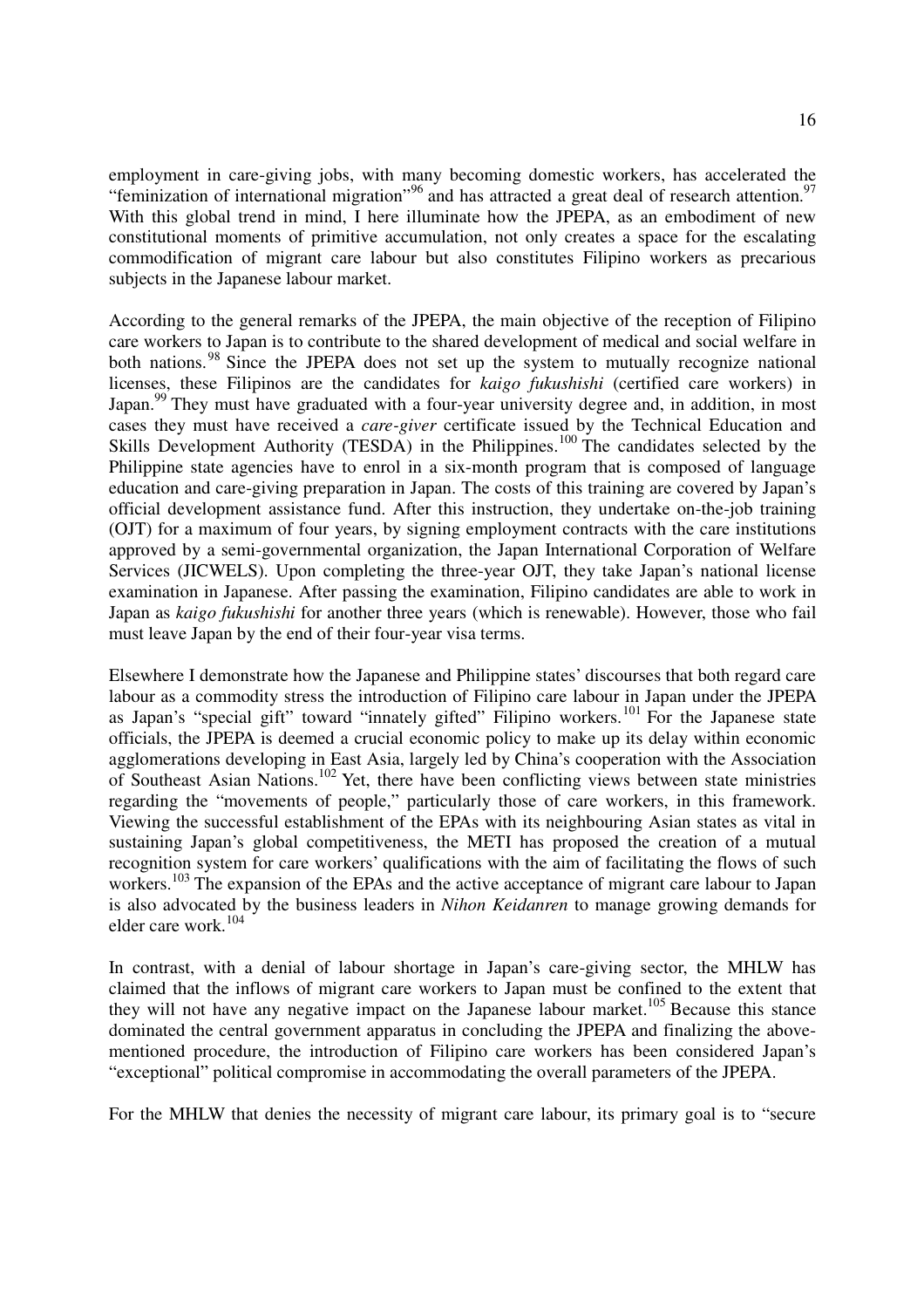care workers domestically" by mobilizing the potential labourers who hold certificates but do not currently engage in care-giving jobs and improving working conditions in this sector.<sup>106</sup> Yet, the high presence of the elderly along with the future trend of their rapidly expanding share in Japan's total population has sharply escalated needs for care workers.  $107$  Reflecting this condition, as Nobue Suzuki notes, the MHLW's viewpoint is based on the idea that caring for the elderly is a familial obligation, underpinned by the institutional gender division of labour – women as primary care providers working out of "love" in families – which has played an instrumental role in Japan's post-war economic growth.<sup>108</sup>

Whilst the sway of this belief still remains in Japan's recent policy reforms for the reprivatization of care work, since the late 1980s the state has recognized the rise of the nuclear family and the growing feminization of labour.<sup>109</sup> The Japanese state has then paradoxically expedited a readjustment from family-based to socially shared care provision for the elderly. This discourse of the "socialization of care" makes the practices of care-giving socially visible as paid labour and serves as a motivating force behind their marketization, formalized with the long-term care insurance (LTCI) system begun in  $2000$ <sup>110</sup>

The implementation of LTCI aims to offer diversified and sufficient elder care services by urging deregulation in the welfare sector and encouraging the entry of private companies into the care service industry.<sup>111</sup> Mariko Adachi's scrutiny of the LTCI within the neoliberal restructuring of Japan's political economy alleges that its essential motive is *not* institutionalizing a sustainable system of elder care provision *but* decreasing public expenses of medical care insurance to achieve a balanced budget.<sup>112</sup> With the launch of the LTCI, the accelerated commodification of care labour in the capitalist market has deteriorated the working conditions in the care-giving sector, socially devalued as feminized reproductive jobs and in association with the image of 3K jobs.<sup>113</sup> The marketization of care work, due to its labour-intensive characteristic, has induced the utilization of "flexible" low-wage part-time and contract workers (mainly female and young ones) to reduce labour costs, augmenting precarious and insecure employment. These trends, together with the physical and mental requirements for the supply of "high-quality" care services in market competition under conditions of stagnating or even declining wages, have resulted in very high turnover rates among care workers (20.2 percent in 2006, which is outstanding, as compared with other sectors).<sup>114</sup> Managers and workers at care institutions have accentuated their understaffed working conditions. Hence, there is a striking gap between the state's claim of "securing care labour domestically" and the severely impending labour shortages in the (re)privatized care work within dramatic demographic changes.

Under such a shift toward the neoliberal capital-oriented reorganization of social reproduction and care industry, the scheme outlined in the JPEPA appears to initiate the reception of commodified migrant labour largely on a temporary basis. Of crucial importance is the stipulation that Filipino candidates must acquire Japan's *kaigo fukushishi* certificate to work after their initial four-year term. While it is doubtful whether the intensive six-month language training in Japan would sufficiently equip these Filipinos to work in Japanese-speaking caregiving environments, what is a more critical question is whether these workers are able to pass the written exam in Japanese: in 2006 its pass rate was only 47 per cent even among Japanese nationals.<sup>115</sup> Although the introduction of Filipino care labour to Japan under the JPEPA could be regarded as increasing migration and settlement, <sup>116</sup> this prerequisite creates extremely high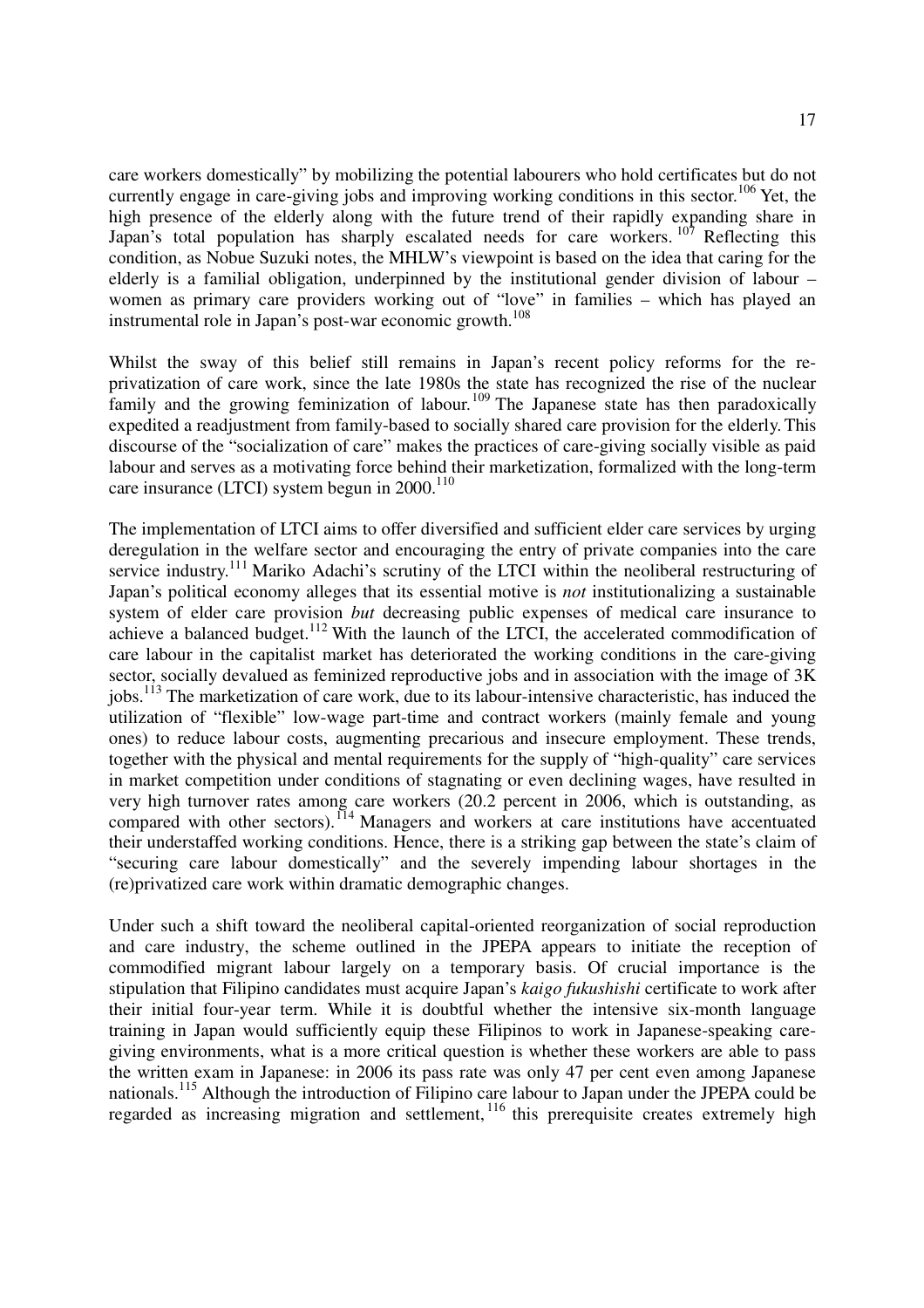barriers, potentially preventing most of Filipinos from settling in Japan. That is, the JPEPA has actually created a receiving procedure that compels Filipino workers to become the sources of flexible and "cheap" labour, especially without Japanese licenses, to ameliorate the immanent care labour needs.

Furthermore, the commodification of Filipino care labour under the JPEPA scheme has been reinforced by the Philippine state's perception of the opening of Japan's labour market as a "new" means to earn Japanese currency that is essential in sustaining the national economy.<sup>117</sup> Since the 1980s, the Philippines has been known for the rising outflows of care workers and nurses, prompting Rhacel Salazar Parreñas to note that "[c]are is now the country's primary export."<sup>118</sup> Within the neoliberal shift in the Philippine state's transnational labour deployment strategy that emphasizes the "protection of overseas Filipino workers" through the "professionalization of their occupations," which in turn secures the inflows of foreign currency to its national economy, the government standardized the national certificate for "care-giver" in 2002. Here, Ruri Ito et al. expose how the discourse of the "innate gift" of Filipinos to care has been penetrated into the Philippine state's attempts to *both* "professionalize" care-giving jobs that are deemed predominantly "unskilled" *and* to turn care-giving work performed by Filipinos into an international commodity.<sup>119</sup> Put differently, the Philippine state is enthusiastic to professionalize care-giving work so as to enable the commercialization of Filipino care-givers as an internationally deployable labour. It has done so through disseminating an image of Filipinos as "family-minded" and "gentle" and as individuals who possess inherent ability to provide "high-quality" care.

Thus, the transfer of Filipino care workers to Japan under the capital driven framework of the JPEPA constitutes these Filipinos as "cheap" workers and precarious subjects in the Japanese labour market. If the inflows of migrant care labour to Japan are expanded through Japan's EPAs with Thailand and other states,  $120$  the JPEPA scheme can be arguably seen as a basis for systematically establishing the short-term rotating supply of commodified migrant care labour to fill Japan's impending vacuum in the gendered and socially "unfavourable" care provisioning sector.

## **CONCLUDING REMARKS**

This article has developed the notion of the new constitutional moments of primitive accumulation to explore the dynamics of capital-driven reforms to the governance of global labour migration. Particularly focusing on the neoliberal restructuring of the Japanese immigration regime since the 1990s, it has drawn attention to: (1) The acceptance of trainees under the deregulated operations of Japan's Training Programs; and (2) The introduction of Filipino care worker to Japan under the scheme of the JPEPA. The analysis of these two cases as the embodiment of the new constitutional moments in the *longue durée* of primitive accumulation has showed the ways in which these moments have not only produced the social spaces for the commodification of migrant labour but also constituted migrant workers as precarious subjects in the Japanese labour market. It has also highlighted the ways in which these policies are reinforced by the neoliberal strategies of migration-as-development among laboursending states in the Global South.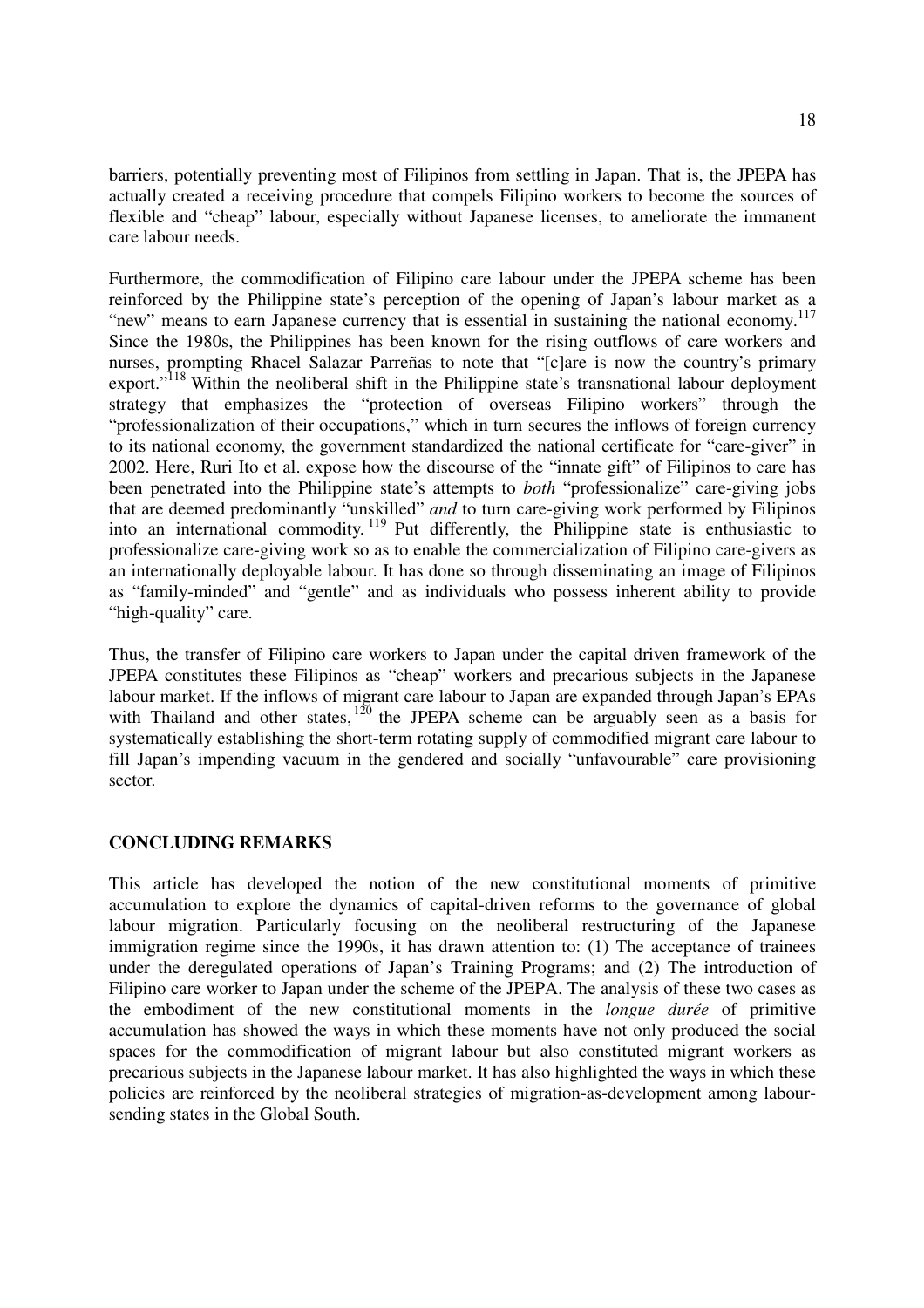As this study has showed, the capital-led reforms in the regulatory regimes over the global flows of labour tend to sharply constrain the political agency of migrant workers to resist and (re)negotiate their severely exploitative and discriminatory condition of living and working in the host societies. Nevertheless, De Angelis' renewed understanding of primitive accumulation aptly emphasizes social contestations and struggles as constitutive and ongoing features of capitalist social relations of (re)production. In this light, a crucial avenue for future research is to not simply presuppose migrant workers as "powerless" and passive recipients of state policies, but rather to explore their everyday struggles as political agents who play an important role in shaping the natures of the labour market and immigration regimes in the host societies even at the most subaltern level. In so doing it is vital to pursue possibilities to go beyond the coercive and oppressive structure of neoliberal regulatory regimes in order to develop more socially just forms of the governance of global labour mobility.

#### **NOTES**

-

An earlier version of this article was presented at the annual International Studies Association convention in San Francisco, April 2013. For careful reading and constructive critique, I am grateful to Anna Agathangelou, Isabella Bakker, Matt Davies, Stephen Gill, Philip Kelly, Natsue Okamura, Hélène Pellerin, Adrienne Roberts, and Nicola Short.

<sup>&</sup>lt;sup>1</sup> Stephen Castles and Mark J. Miller, *The Age of Migration: International Population Movements in the Modern* 

*World*, 4th ed. (New York: Guilford Press, 2009). 2 Stephen Gill, "The Constitution of Global Capitalism," in *International Studies Association Annual Convention* (Los Angeles, CA2000); "Globalisation, Market Civilization, and Disciplinary Neoliberalism," *Millennium: Journal of International Studies* 23, no. 3 (1995). 3 Karl Marx, *Capital: A Critique of Political Economy, Volume 1*, trans. Ben Fowkes (New York: Penguin Group,

<sup>1976),</sup> part 8.

<sup>&</sup>lt;sup>4</sup> Massimo De Angelis, "Marx and Primitive Accumulation: The Continuous Character of Capital's 'Enclosure'," *The Commoner* 2(2001); "Separating the Doing and the Deed: Capital and the Continuous Character of Enclosures," *Historical Materialism* 12, no. 2 (2004); *The Beginning of History: Value Struggles Adn Global Capital* (London and Ann Arbor, MI: Pluto, 2007); David Harvey, "The 'New' Imperialism: Accumulation by Dispossession," in *The New Imperial Challenge: Socialist Register 2004*, ed. Leo Panitch and Colin Leys (London: Merlin Press, 2003); *The New Imperialism* (Oxford: Oxford University Press, 2003).

<sup>&</sup>lt;sup>5</sup> Kiriro Morita, "Soron: Shihon Shugi No Sekaiteki Tenkai to Kokusai Rodoryoku Ido [General Statement: The Global Expansion of Capitalism and International Movement of Labour Power]," in *Kokusai Rodoryoku Ido [Internatioanl Movement of Labour Power]*, ed. Kiriro Morita (Tokyo: University of Tokyo Press, 1987).

 $<sup>6</sup>$  It is obvious but worthwhile to note that these unskilled migrant labourers are not necessarily "unskilled" in terms</sup> of the quality of their labour but are described as unskilled in terms of the type of jobs that are demanded of them mainly at the small- and medium-sized enterprises (SMEs) in industrial sectors such as manufacturing, construction and service. As Yoko Sellek and Michael A. Weiner aptly add, since the Japanese word "*tanjun*" denotes not only "unskilled" but also "simple" or "not clever", it can attach derogatory images to the workers associated with the term. Yoko Sellek and Michael A. Weiner, "Migrant Workers: The Japanese Case in International Perspective," in *The Internationalization of Japan*, ed. Glenn D. Hook and Michael A. Weiner (London and New York: Routledge, 1992).

<sup>7</sup> Mike Douglass and Glenda S. Roberts, "Japan in a Global Age of Migration," in *Japan and Global Migration: Foreign Workers and the Advent of a Multicultural Society*, ed. Mike Douglass and Glenda S. Roberts (Honolulu, HI: University of Hawai'i Press, 2003[2000]).

<sup>&</sup>lt;sup>8</sup> I conducted with interviews with migrant workers (future, current and past), state officials, business groups, and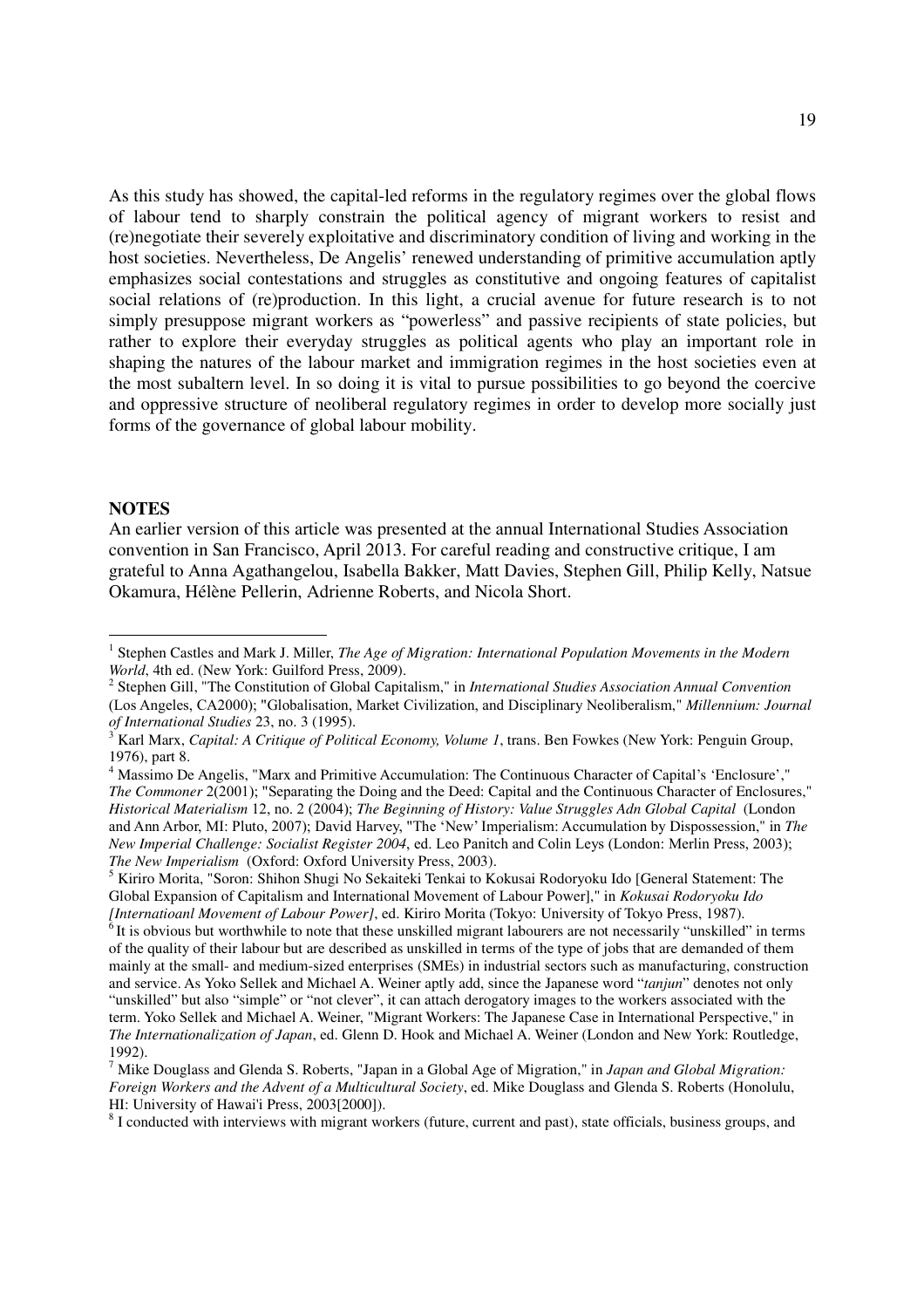representatives of non-governmental organizations (NGOs) and labour unions in Japan and the Philippine from February to August 2007, with some follow-up in the summer of 2012 in Japan.

9 Matt Davies, "The Public Spheres of Unprotected Workers," *Global Society* 19, no. 2 (2005); Matt Davies and Magnus Ryner, eds., *Poverty and the Production of World Politics: Unprotected Workers in the Global Political Economy* (New York: Palgrave MacMillan, 2006); Zoran Slavnic, "Political Economy of Informalization," *European Societies* 12, no. 1 (2010); Leah F. Vosko, *Temporary Work: The Gendered Rise of a Precarious Employment Relationship* (Toronto, Buaffalo and London: University of Toronto Press, 2000); *Precarious Employment: Towards an Improved Understanding of Labour Market Insecurity in Canada* (Montreal: McGill-Queen's University Press, 2006).

<sup>10</sup> See the founding statement of the Mon Pelerin Society created by Friedrick von Hayek, one of the most influential advocates of neoliberalism; available from: https://www.montpelerin.org/montpelerin/mpsGoals.html; accessed on February 16, 2013.

<sup>11</sup> Isabella Bakker and Stephen Gill, eds., *Power, Production and Social Reproduction: Human in/Security in the Global Political Economy* (New York: Palgrave Macmillan, 2003); David Harvey, *A Brief History of Neoliberalism* (Oxford: Oxford University Press, 2005).

<sup>12</sup> Samir Amin, "Economic Globalism and Political Universalism: Conflicting Issues?," *Journal of World-Systems Research* 6, no. 3 (2000); De Angelis, "Marx and Primitive Accumulation: The Continuous Character of Capital's 'Enclosure'; "Separating the Doing and the Deed: Capital and the Continuous Character of Enclosures; *The Beginning of History: Value Struggles Adn Global Capital*; Tim DiMuzio, "The Longue Durée of Primitive Accumulation: Global Governance, Human in/Security, and World Order," in *Fifth Pan-European International Relations Conference* (Hague2004); Gillian Hart, "Denaturalizing Dispossession: Critical Ethnography in the Age of Resurgent Imperialism," *Antipode* 38, no. 5 (2006); Harvey, "The 'New' Imperialism: Accumulation by Dispossession; *The New Imperialism*; Genevieve LeBaron, "The Political Economy of the Household: Neoliberal Restructuring, Enclosures, and Daily Life," *Review of International Political Economy* 17, no. 5 (2010); Nicola Phillips, "Migration as Development Strategy? The New Political Economy of Dispossession and Inequality in the Americas," ibid.16, no. 2 (2009); Adrienne Roberts, "Privatizing Social Reproduction: The Primitive Accumulation of Water in an Era of Neoliberalism," *Antipode* 40, no. 4 (2008); Saskia Sassen, "A Savage Sorting of Winners and Losers: Contemporary Versions of Primitive Accumulation," *Globalizations* 7, no. 1 (2010); Robbie Shilliam, "Hegemony and the Unfashionable Problematic of 'Primitive Accumulation," *Millennium: Journal of International Studies* 32, no. 1 (2004).

<sup>13</sup> Marx, *Capital: A Critique of Political Economy, Volume 1, 874-875. As more detailed analysis of Marx's* understanding of "so-called primitive accumulation", Tim DiMuzio summarizes its excursus in threefold: (1) "[T]o demonstrate that liberal political economy confused two kinds of private property 'one of which rests on the labo[u]r of the producer himself, and the other on the exploitation of the labour of others'"; (2) "[T]o demonstrate that capital is not a thing but a social relationship between owners of property and those who, having been stripped of property, must sell their labo[u]r-power to survive, create and reproduce"; and, (3) "[T]o note how this process coincide with intensified form of human insecurity and was met with fierce resistance from affected populations." DiMuzio, "The Longue Durée of Primitive Accumulation: Global Governance, Human in/Security, and World Order."

<sup>14</sup> De Angelis, "Marx and Primitive Accumulation: The Continuous Character of Capital's 'Enclosure'," 2-5. According to De Angelis, the differentiation of these two interpretations of primitive accumulation is not recently emerging but historically originated from the Marxist tradition. The view of "historical primitive accumulation" derives from Lenin's work, *The Development of Capitalism in Russia*, while the "inherent-continuous primitive accumulation" interpretation stems from Rosa Luxemburg's *The Accumulation of Capital*.

<sup>1</sup> In this article, I use the terms "primitive accumulation" and "enclosure" as theoretically interchangeable terms. <sup>16</sup> See, for instance, Paul Zarembka, "Primitive Accumulation in Marxism, Historical or Trans-Historical Separation from Means of Production?," *The Commoner* no. March (2002).

<sup>17</sup> De Angelis, "Separating the Doing and the Deed: Capital and the Continuous Character of Enclosures."  $18$  Ibid.

<sup>19</sup> Ibid., 66., emphasis in the original

-

<sup>20</sup> Marx, *Capital: A Critique of Political Economy, Volume 1*, 899.

<sup>21</sup> Social protection against the intrusion of market mechanism into the everyday spheres of human life is also underlined by Karl Polanyi in his concept of "double movements". Karl Polanyi, *The Great Transformation: The Political and Economic Origins of Our Time* (Boston, Mass.: Beacon Press, 1957[1944]).

<sup>22</sup> De Angelis, "Separating the Doing and the Deed: Capital and the Continuous Character of Enclosures," 73. For De Angelis, "social barriers" refer to the limits imposed on capital's endless drive to commodify and accumulate by a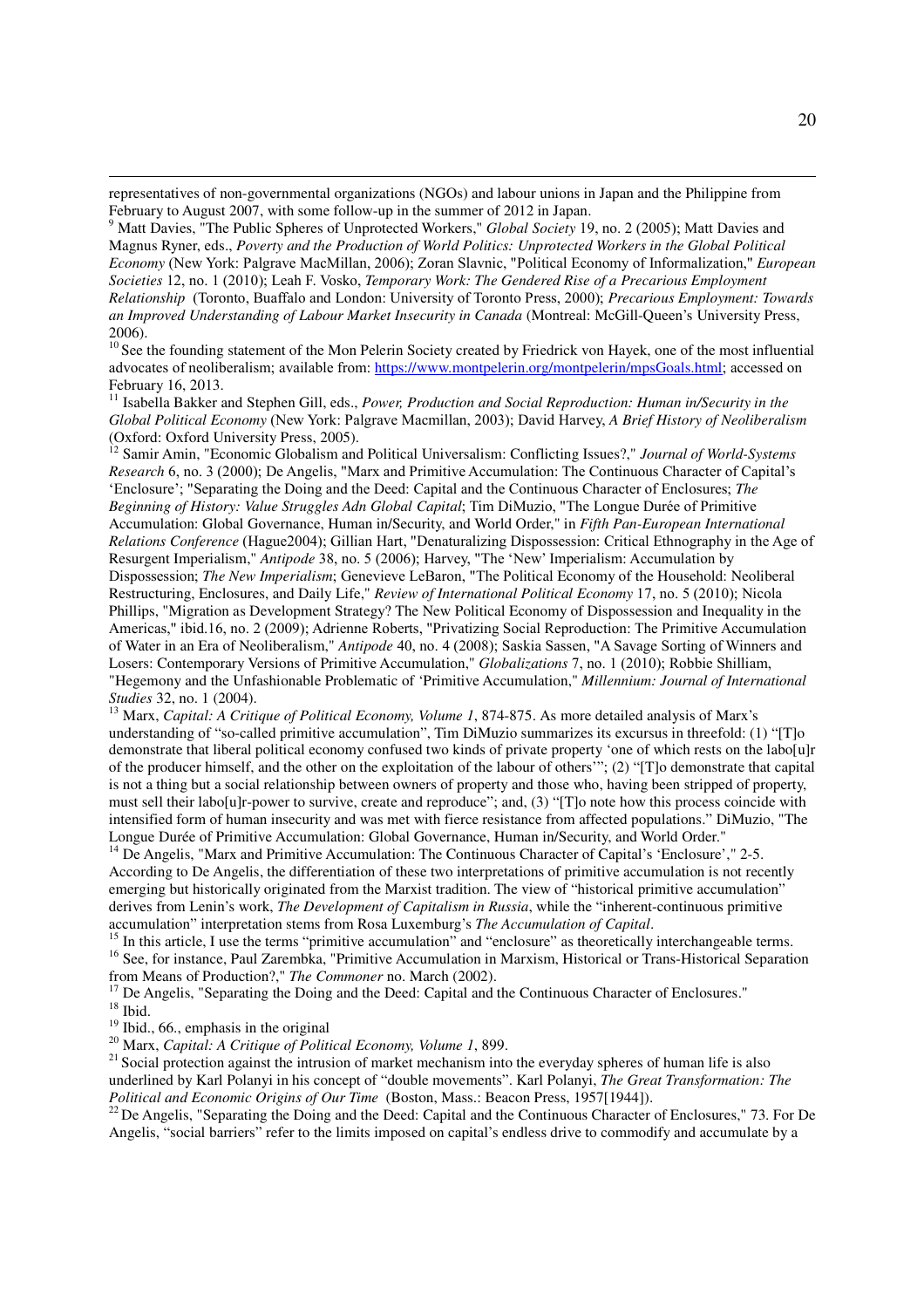<sup>23</sup>The idea of the "spatio-temporal fix" was developed by Harvey in the 1970s and 1980s and has been widely discussed by other scholars. It is worthwhile here to cite Harvey's short summary of the concept: "The basic idea of the spatio-temporal fix is simple enough. Overaccumulation within a given territorial system means a condition of surpluses of labour (rising unemployment) and surpluses of capital (registered as glut of commodities on the market that cannot be disposed of without a loss, as idle productive capacity, and/or as surpluses of money capital lacking outlets for productive and profitable investment). Such surpluses may be absorbed by: (a) temporal displacement through investment in long-term capital projects or social expenditures (such as education and research) hat defer the re-entry of current excess of capital values into circulation well into the future, (b) spatial displacement through opening up new markets, new production capacities and new resource, social and labour possibilities elsewhere, or (c) some combination of (a) and (b)." Harvey, "The 'New' Imperialism: Accumulation by Dispossession," 64. For more details, see *The Limits to Capital*, New ed. (London and New York: Verso, 1999 [1982])..

<sup>24</sup> "The 'New' Imperialism: Accumulation by Dispossession," 75; *The New Imperialism*, 141, 157-161. See also Samir Amin, "Exiting the Crisis of Capitalism or Capitalism in Crisis?," *Globalizations* 7, no. 1-2 (2010).

<sup>25</sup> *Review of African Political Economy* 38, no. 128 (2011). See also Derek Hall, Philip Hirsch, and Tania Li, *Powers of Exclusion: Land Dilemmas in Southeast Asia* (Honolulu, HI: University of Hawaiʻi Press, 2011); Sandra Veutheya and Julien-François Gerber, "Accumulation by Dispossession in Coastal Ecuador: Shrimp Farming, Local Resistance and the Gender Structure of Mobilizations," *Global Environmental Change* 22, no. 3 (2012).

<sup>26</sup> Hart, "Denaturalizing Dispossession: Critical Ethnography in the Age of Resurgent Imperialism," 983.

<sup>27</sup> Sassen, "A Savage Sorting of Winners and Losers: Contemporary Versions of Primitive Accumulation," 26. <sup>28</sup> Jim Glassman, "Primitive Accumulation, Accumulation by Dispossession, Accumulation by 'Extra-Economic'

Means," *Progress in Human Geography* 30, no. 5 (2006): 622.

-

<sup>2</sup> Hart, "Denaturalizing Dispossession: Critical Ethnography in the Age of Resurgent Imperialism."

<sup>30</sup> De Angelis, "Marx and Primitive Accumulation: The Continuous Character of Capital's 'Enclosure'," 20.

<sup>31</sup> "Separating the Doing and the Deed: Capital and the Continuous Character of Enclosures," 67, 82.

<sup>32</sup> Silvia Federici, *Caliban and the Witch* (New York: Autonomedia, 2004), 63.; emphasis in the original <sup>33</sup> Ibid., 64.

<sup>34</sup> Gill, "Globalisation, Market Civilization, and Disciplinary Neoliberalism; "The Constitution of Global Capitalism."

<sup>35</sup> See also Stephen Gill and David Law, "Global Hegemony and the Structural Power of Capital," *International Studies Quarterly* 33, no. 4 (1989); Kees van der Pijl, *The Making of an Atlantic Ruling Class* (London: Verso, 1984).

<sup>36</sup> Ulrich Beck, *The Brave New World of Work*, trans. Patrick Camiller (Cambridge: Polity Press, 2000).

<sup>37</sup> Jamie Peck, *Work-Place: The Social Regulation of Labor Markets* (New York and London: The Guilford Press, 1996); Kim Moody, *Workers in a Lean World: Unions in the International Economy* (London and New York: Verso, 1997).

<sup>38</sup> Gill, "Globalisation, Market Civilization, and Disciplinary Neoliberalism."

<sup>39</sup> Stephen Gill and Isabella Bakker, "New Constitutionalism and the Social Reproduction of Caring Institutions," *Theoretical Medicine and Bioethics* 27(2006); Isabella Bakker and Stephen Gill, "New Constitutionalism and Social Reproduction," in *Beyond States and Markets: The Challenges of Social Reproduction*, ed. Isabella Bakker and Rachel Silvey (London and New York: Routledge, 2008). See also Isabella Bakker, "Social Reproduction and the Constitution of a Gendered Political Economy," *New Political Economy* 12, no. 4 (2007).

<sup>40</sup> Michael Kearney, "Borders and Boundaries of State and Self at the End of Empire," *Journal of Historical Sociology* 4, no. 1 (1991): 58-59.

<sup>41</sup> Sellek and Weiner, "Migrant Workers: The Japanese Case in International Perspective."

<sup>42</sup> Hiroshi Komai, *Foreign Migrants in Contemporary Japan*, trans. Jens Wilkinson (Melbourne: Trans Pacific, 2001[1999]); John Lie, *Multiethnic Japan* (Cambridge, Mass: Harvard University Press, 2001); Eiji Oguma, *A Genealogy of 'Japanese' Self-Images*, trans. David Askew (Melbourne: Trans Pacific Press, 2002[1995]).

43 Chikako Kashiwazaki, "Jus Sanguinis in Japan: The Origin of Citizenship in a Comparative Perspective," *International Journal of Comparative Sociology* 39, no. 3 (1998); Tessa Morris-Suzuki, *Re-Inventing Japan: Time, Space, Nation* (New York and London: M.E. Sharpe, 1998).

Immigration Control Act (renamed as Immigration Control and Refugee Recognition Act in 1981 – hereafter, Immigration Control Act) stipulated the guidelines to not only control and monitor non-Japanese persons in terms of

social force that locates its activity in opposition to it. See also a set of articles in *The Commoner*, 2 (September 2001) (available from http://www.thecommoner.org; accessed on March 16, 2013) for further discussions about "new enclosure."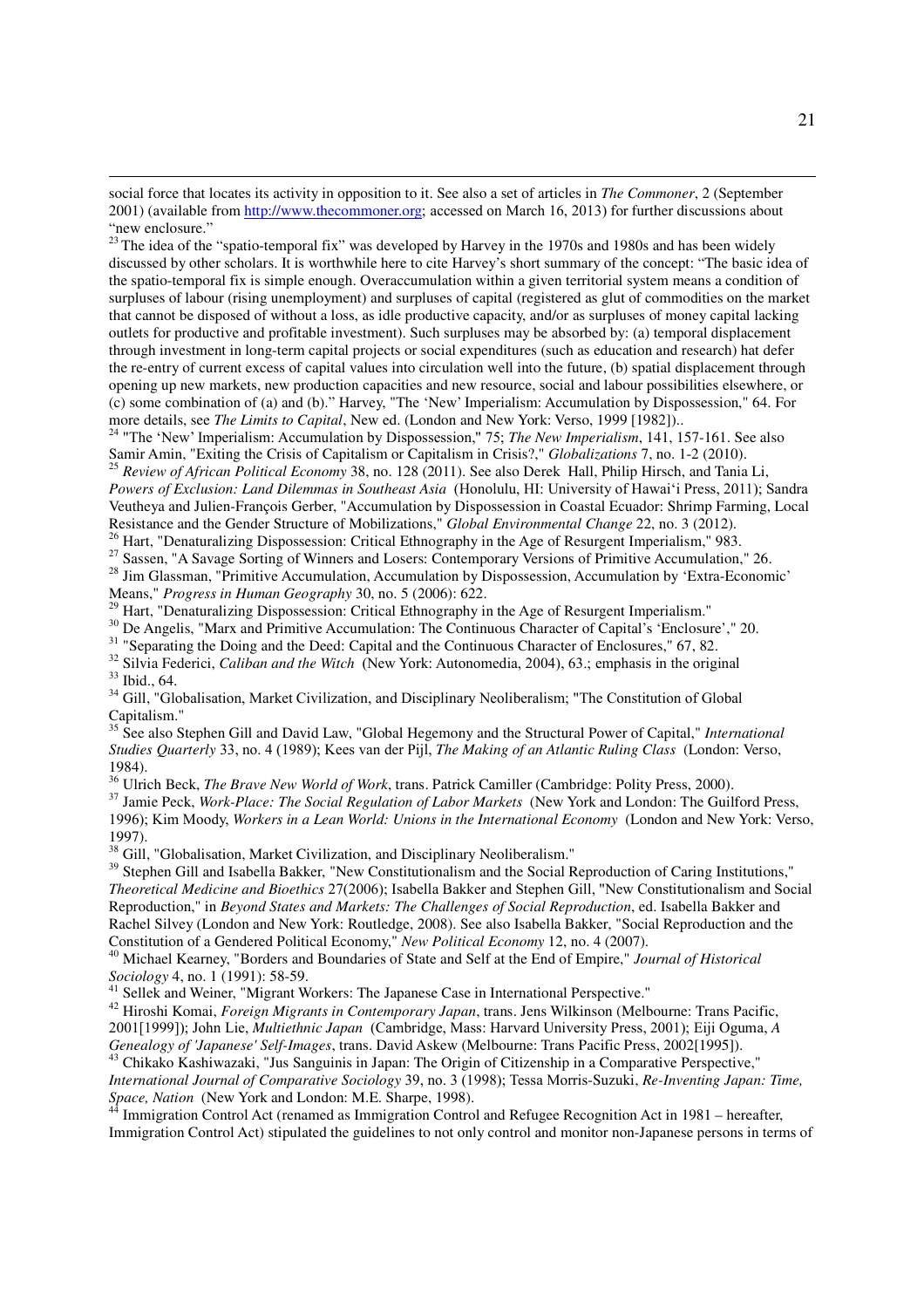their entry into, residence in and departure from Japan, but also to typify the statuses through prescribing the purview of residential activities (including employment) that the individuals with each status were permitted to perform. This "status-of-residence system" (*zairyu shikaku seido*) allowed the inflows of skilled professionals to be engaged in activities that require either some special technical expertise or knowledge of other cultures, which Japanese nationals cannot offer, but prohibited those of unskilled workers to fill vacancies in low-wage jobs. <sup>45</sup> Shuichi Kato, "The Internationalization of Japan," in *The Internationalization of Japan*, ed. Glenn D. Hook and

-

Michael A. Weiner (London and New York: Routledge, 1992).

<sup>46</sup> Hiromi Mori, *Immigration Policy and Foreign Workers in Japan* (New York: St. Martin's Press, 1997), 20., Table 1.4 These numbers include both authorized and unauthorized migrant workers.

<sup>47</sup> John Lie, "The 'Problem' of Foreign Workers in Contemporary Japan," *Bulletin of Concerned Asian Scholars* 26, no. 3 (1994): 3.

<sup>48</sup> A good summary of arguments advanced from different standpoints within debate on the Japanese immigration policy since the mid-1980s can be found in: Betsy Brody, *Opening the Door: Immigration, Ethnicity, and Globalization in Japan* (New Yok and London: Routledge, 2002), 37-40; Masami Sekine, "Guest Worker Policies in Japan," *Migration* 9(1991): 60-63.<br><sup>49</sup> Variation<sup>9</sup>

<sup>49</sup> Yasushi Iguchi, *Gaikokujin Rodosha Shinjidai [Foreign Workers in the New Age]* (Tokyo: Chikuma, 2001). <sup>50</sup> Yoko Sellek, "*Nikkeijin*: The Phenomenon of Return Migration," in *Japan's Minorities: The Illusion of Homogeneity*, ed. Michael Weiner (London and New York: Routledge, 1997); *Migrant Labour in Japan* (New York: Palgrave, 2001).

<sup>51</sup> *Nikkeiren* [Japan Federation of Employers' Association], *Shin Jidai No "Nihon-Teki Keiei" ["Japanese-Style Management" in the New Era]* (Tokyo: Japan Federation of Employers' Association, 1995).

 $\frac{52}{2}$  The birth rate in Japan has been very low (1.32 in 2006), and the number of children below 15 years of age now accounts for only 14 per cent of its total population, which is, along with Italy, the lowest share in the world. Mike Douglass and Glenda S. Roberts, "Preface to Paperback Edition," in *Japan and Global Migration: Foreign Workers and the Advent of a Multicultural Society*, ed. Mike Douglass and Glenda S. Roberts (Honolulu, HI: University of Hawai'i Press, 2003), xiii; Labour and Welfare MHLW (Ministry of Health, Japan), "Heisei 19 Nen Jinko Dotai Tokei No Nenkan Suikei [2007 Annual Vital Statistics Report]," (2007). Furthermore, according to the *White Paper on Aging Society* released by the Japanese Cabinet Office, Japan will have the world's oldest population by 2025, with the share of people aged 65 or older reaching 40.5 per cent (one in every 2.5 of the Japanese) by 2055. What is quite spectacular is Japan's speed of aging, as pointed out in a report by Yuchengco Center, De La Salle University, in the Philippines: "Industrialized countries are experiencing a rapid ageing [*sic*] of their populations. In 2000, the share of the elderly (persons 65 years and older) to total population in these nation-states averaged 14.3 per cent, with a range of 12.3 in the U.S.A. to 17.4 per cent in Sweden. Japan's experience has attracted attention not only because of the alarmingly high share of the elderly…but also due to the relatively short period in which this proportion increased (around 25 years)." Cabinet Office, Japan, "White Paper on Aging Society 2007," (Tokyo: Cabinet Office, 2008); Yuchengco Center, *Caring for the Japanese Elderly: An Assessment of Potentia Provision of Services by Filipino Caregivers* (Manila, Philippines: De La Salle University, 2004), 6.

<sup>53</sup> National Institute of Population and Social Security Research, "Population Projections for Japan: 2001-2050," (2002).

<sup>54</sup>*Nikkeiren* (Japan Federation of Employers' Association) was merged with *Keidanren* (Japan Federation of Economic Organizations) in May 2002 and created *Nihon Keidanren* (Japan Business Federation) as a comprehensive business leaders' organization.

<sup>55</sup> Nihon Keidanren [Japan Business Federation], "Interim Recommendations on Accepting Non-Japanese Workers: Bring Dynamism of Diversity into Japan by Opening Doors to Transnational Human Resources," (2003);

"Recommendations on Accepting Non-Japanese Workers," (2004); "Second Set of Recommendations on Accepting Non-Japanese Workers (Summery)," (2007). See also *Asahi Shimbun*, "Omomi Masu Gaikokujin Rodo [Increasing Significance of Foreign Labour]," August 21 2005.

<sup>56</sup> Such a shift in the state official approach to the immigration of unskilled labour was at first articulated by the Ministry of Justice. Japan) MOJ (Ministry of Justice, Immigration Bureau, "Shutsu Nyukoku Kanri Kihon Keikaku, Dai 2 Ji [Basic Plan for Immigration Control, 2nd Edition]," (2000).

<sup>57</sup> Ichiro Watado, Eriko Suzuki, and APFS (Asian People's Friendship Soceity), eds., *Zairyu Tokubetsu Kyoka to Nihon No Imin Seisaku: "Imin Senbetsu" Jidai No Torai [Special Residence Permission and Japan's Immigrantion Policy: The Advent of Immigrant Profiling 'Era]* (Tokyo: Akashi, 2007).

<sup>58</sup> MOJ, "Guidelines Concerning Entry and Residence Management of Trainees and Technical Interns," (2007). <sup>59</sup> Japan Immigration Association, *A Guide to Entry, Residence and Registration Procedures in Japan for Foreign*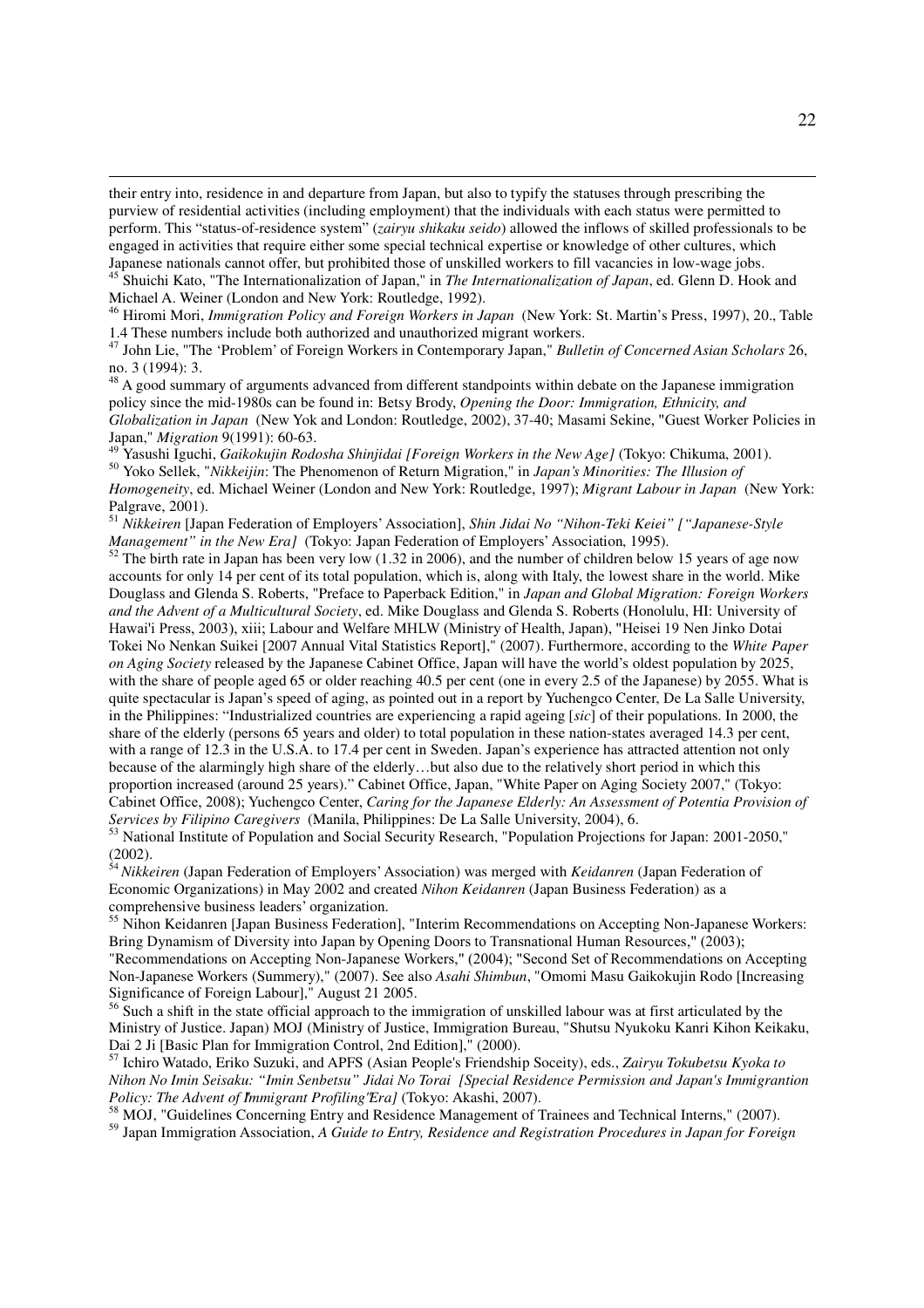*Nationals* (Tokyo: Nihon Kajo Suppan, 1990), 33.

 $60$  Some other basic conditions include the followings: (1) A trainee must be at least 18 years old and must have arrangements to engage in work requiring the skill of which training they received in Japan upon return; and (2) The host company must assign a training instructor who is a full-time employee with at least five years' experience in the skill concerned. Nana Oishi, "Training or Employment?: Japanese Immigration Policy in Dilemma," *Asian and Pacific Migration Journal* 4, no. 2-3 (1995): 370, note 371.

<sup>61</sup> Mori, *Immigration Policy and Foreign Workers in Japan*.

 $62$  Interview with the Japanese mentor of Filipino trainees (July 13, 2007).

<sup>63</sup> Monetary figures are generally given in the U.S. dollar (\$). Although it is impossible to be indicative of historically drastic currency fluctuations in the yen/dollar exchange rate, this study uses the rate of ¥120/\$1 at the time of my field research in 2007 as a basis to indicate monetary figures.

<sup>64</sup> Sonoko Kawakami, "Abuses of Foreign Trainees Linked to Political Scandal in Japan," *APWSL Japan: Newsletter from Japan Committee of Asian Pacific Workers' Solidarity Links*, April 2001.

In terms of the agricultural sector, each farm became eligible to accept up to two trainees annually.

<sup>66</sup> JITCO was created under the joint auspices of five state ministries – including the Ministry of Justice, the Ministry of Health, Labour and Welfare (MHLW), the Ministry of Economics, Trade and Industry (METI, which was formerly known internationally as the Ministry of International Trade and Industry, MITI), the Ministry of Foreign Affairs and the Ministry of Construction.

<sup>67</sup> JITCO (Japan International Training Cooperation Organization), "Jitco Hakusho, 2009 Nendo Ban [2009 Jitco White Paper]," (Tokyo: JITCO, 2009); Sonoko Kawakami, "Deta Kara Miru Gaikokujin Kenshusei Ginojisshusei [the Data Analysis Concerning Foreign Trainees and Technical Inters]," in *Gaikokujin Kenshusei [Foreign Trainees]*, ed. Gaikokujin Kenshusei Mondai Nettowaku [The Network for the Problems of Foreign Trainees] (Tokyo: Akashi, 2006).

<sup>8</sup> JITCO, "Jitco Hakusho, 2009 Nendo Ban [2009 Jitco White Paper]."

 $69$  JITCO, ibid.

-

<sup>70</sup> Interview with Ippei Torii, the secretary general of *Zentoitsu* (All United) Workers Union (ZWU) in Tokyo and a steering committee member of *Gaikokujin Kenshusei Kenri* (Foreign Trainees' Rights) Network (GKK Network, http://k-kenri.net; accessed on February 15, 2013) (April 30, 2007).

<sup>71</sup> Tetsu Sano, "Gaikokujin Kenshu Ginojisshu Seido No Kozo to Kino [the Structure and Function of Foreign Trainee and Technical Internship Programs]," in *Kokusai-Ka No Naka No Imin Seisaku No Kadai [the Issues of Immigration Policy within Internationalization]*, ed. Hiroshi Komai, *Koza Gurobaruka Suru Nihon to Imin Mondai [Series on Globalizing Japan and the Problem of Immigration]* (Tokyo: Akashi, 2002).

<sup>72</sup> Hiroshi Komai, *Migrant Workers in Japan*, trans. Jens Wilkinson (London and New York: Kegan Paul International, 1995[1993]), 49.

<sup>73</sup> Kawakami, "Deta Kara Miru Gaikokujin Kenshusei Ginojisshusei [the Data Analysis Concerning Foreign Trainees and Technical Inters]; JITCO, "Jitco Hakusho, 2009 Nendo Ban [2009 Jitco White Paper]."

<sup>74</sup> Labour and Welfare MHLW (Ministry of Health, Japan), "Heisei 20 Nen Chingin Kozo Kihon Tokei Chosa Kekka (Shoninkyu) No Gaiyo" [the Gist of Results of Basic Survey of Wage Structure (Starting Salary for New Graduates) 2008]," (2008).

<sup>75</sup> JITCO, "Jitco Hakusho, 2009 Nendo Ban [2009 Jitco White Paper]."

<sup>76</sup> Yumi Nishioka, "Ginojisshusei No Katsuyo Jittai to Nihonjin Shain Tono Daitai Kankei Ni Tsuite [the Utilization of Technical Interns and Their Substitutive Relations with the Japanese Employees]," *Nihon Rodo Kenkyu Zasshi [Journal of Japan Labour Study]* 531(2004): 29.

<sup>77</sup> Koichi Yasuda, "Gifu No Hosei Kojo De Jisshusei Ga Kumiai Kessei" [the Union Formation by Technical Interns in Gifu's Textile Firms]," *Rodo Joho [Labour Information]* 686-7(2006): 27.; emphasis added

<sup>78</sup> *Asahi Shimbun*, "Gaikokujin Kenshusei Ukeire [the Acceptance of Foreign Trainees]," June 17 2007.

<sup>79</sup> The names of trainees who I quote in this article are all pseudonyms, except those mentioned in newspapers and other secondary sources.

<sup>80</sup> Hiroshi Nakajima, "Sei Boryoku Ni Sarasareru Kenshusei Tachi" [Trainees under Sexual Violence]," *Rodo Joho [Labour Information]* 701, no. 2 (2006).

<sup>81</sup> Philip Brasor, "Immigrant Workers in Japan Caught in a Real Racket," *The Japan Times*, July 1 2007; Koichi Yasuda, *Gaikokujin Kenshyusei Satsujin Jiken [the Murder Case by a Foreign Trainee]* (Tokyo: Nanatsumori, 2007).

<sup>82</sup> I attended the trails at Chiba District Court in March 5, April 26, June 18, and July 19, 2007.

83 Wang Yanzhang, "Gaikokujin Kenshu Ginojisshu Seido Kara Ni-Chu Kan Rodoryoku Kyoryoku O Miru [the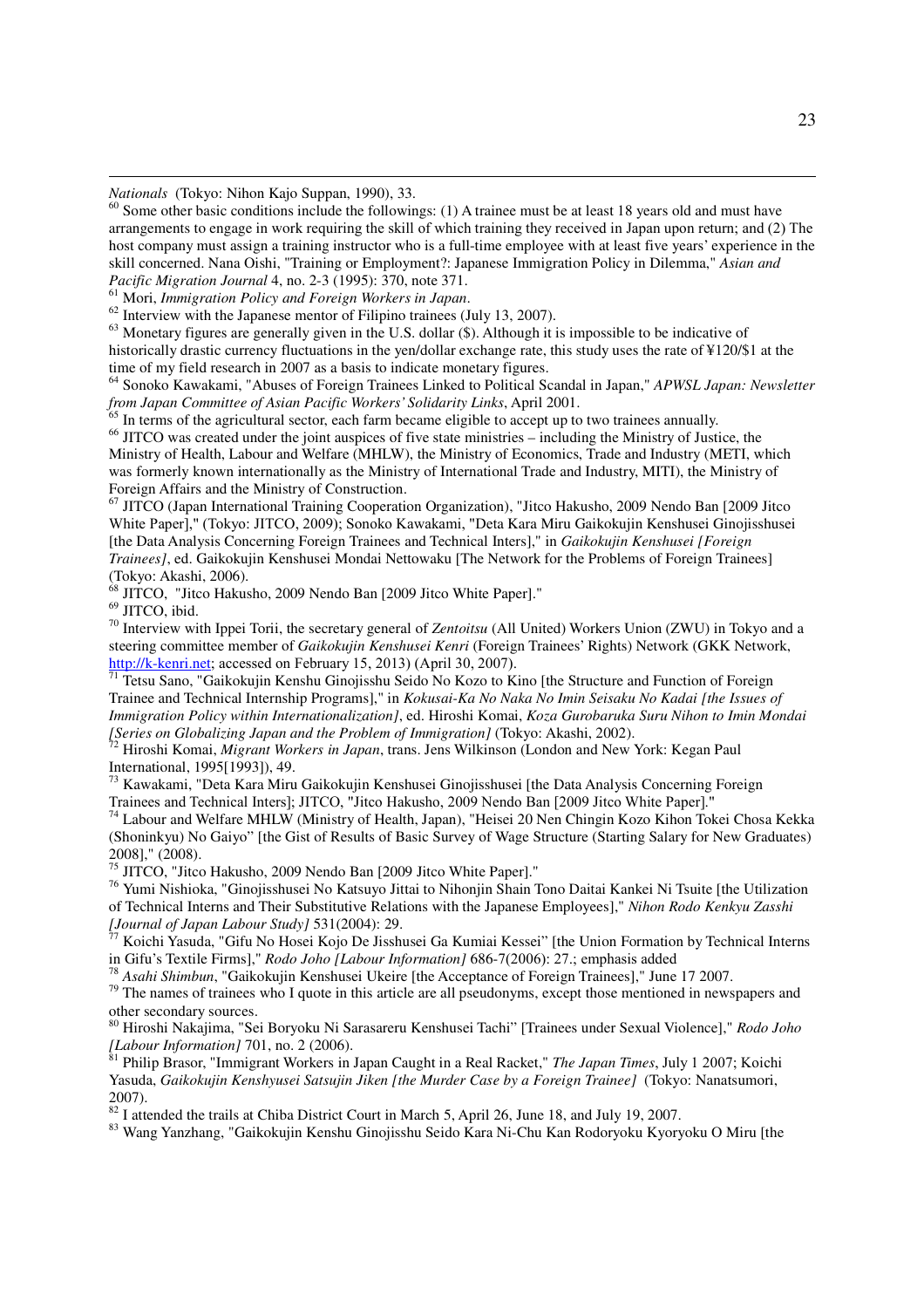Analysis of Labour Force Cooperation between Japan and China from Foreign Training and Technical Internship Programs]," in *Tottori Research Center (TORC) Report* (2004).

<sup>84</sup> Hiroshi Komai, *Gurobaruka Jidai No Nihon Gata Tabunka Kyosei Shakai [the Japanese Model of Multi-Cultural Society in the Globalizing Era]* (Tokyo: Akashi, 2006)., ch. 3

<sup>85</sup> US Department of State, "Trafficking in Persons Report 2008," (Washington, DC: US Department of State, 2008); GKK Network *Gaikokujin Kenshusei [Foreign Trainees]*, vol. 2 (Tokyo: Akashi, 2009); United Nations,

"International Covenant on Civil and Political Rights," (Geneva2008); *Weekly Toyo Keizai*, "Kenshusei Toiu Na No 'Dorei' ['Slave' in the Name of Trainee]," September 16 2006, 56.

<sup>86</sup> Nihon Keidanren [Japan Business Federation], "Gaikokujin Kenshu Ginojisshu Seido No Minaoshi Ni Kansuru Teigen [the Suggestions for the Revision of Foreign Training and Technical Internship Programs]," (2007); Trade and Industry METI (Ministry of Economy, Japan), "'Gaikokujin Kenshu, Ginojisshu Seido Ni Kansuru Kenkyukai' Torimatome [the Report by 'the Study Group on Foreign Training and Technical Internship Programs']," (2007); MHLW, "Kenshu Ginojisshu Seido Kenkyukai Houkoku [the Report of the Study Group on Training and Technical Internship Programs]," (2008).

MOJ, "Revision of the Training and Technical Intern Training Programs," (2009).

-

<sup>88</sup> *The Japan Times*, "Trainee Admits Double-Killing at Fish Firm, Says Colleagues Mistreated Him," March 16 2013.

89 Japan) MOFA (Ministry of Foreign Affairs, "Agreement between Japan and the Republic of the Philippines for an Economic Partnership," (2006).

<sup>90</sup> *Asahi Shimbun*, "Nippi Kyotei: Rodo Kaikoku He Aratana Ippo [the Japan-Philippine Agreement: A New Step toward Opening Japan's Labour Market]," September 26 2006.

 $91$  MOFA, "Agreement between Japan and the Republic of Indonesia for an Economic Partnership," (2007). <sup>92</sup> MOFA, "Agreement between Japan and the Kingdom of Thailand for an Economic Partnership," (2007); "Japan-Thailand Economic Partnership Agreement: Annex 7 Referred to in Chapter 9 Specific Commitments for the Movement of Natural Persons. January. ," (2011).

<sup>93</sup> Ruth Pearson, "The Social Is Political: Toward the Re-Politicization of Feminist Analysis of the Global Economy," *International Feminist Journal of Politics* 6, no. 4 (2004); V. Spike Peterson, *A Critical Rewriting of Global Political Economy: Integrating Reproductive, Productive, and Virtual Economies* (London and New York: Routledge, 2003).

<sup>94</sup> Joya Misra, Sabine Merz, and Jonathan Woodring, "The Globalization of Care Work: Neoliberal Economic Restructuring and Migration Policy," *Globalizations* 3, no. 3 (2006).

<sup>95</sup> Rhacel Salazar Parreñas, "Transgressing the Nation-State: The Partial Citizenship and 'Imaged (Global) Community' of Migrant Filipina Domestic Workers," *Signs: Journal of Women in Culture and Society* 26, no. 4 (2001); "The International Division of Reproductive Labor: Paid Domestic Work and Globalization," in *Critical Globalization Studies*, ed. Richard P. Appelbaum and William I. Robinson (New York and London: Routledge, 2005).

<sup>96</sup> According to the *World Migration Report 2005*, the number of migrants has more than doubled since 1975, and there are now an official estimated 175 million migrant workers globally. Of these, almost half are women (48.6% in 2000). As Nana Oishi adds, the female share of emigrants rose most rapidly from 1978 to 2002 in the Philippines, Indonesia, and Sri Lanka, become well over 50% for these three countries. The important point to be highlighted is that both the Philippines and Indonesia are the major sending societies of transnational care labour not only in Asian region but also globally. IOM (International Organization for Migration), *World Migration 2005: Costs and Benefits of International Migration* (Geneva: IOM, 2005); Nana Oishi, *Women in Motion: Globalization, State Policies, and Labor Migration in Asia* (Stanford, CA: Stanford University Press, 2005), 5.

<sup>97</sup> Anna M. Agathangelou, *The Global Political Economy of Sex: Desire, Violence, Insecurity in Mediterranean Nation States* (New York: Palgrave MacMillan, 2004); Bridget Anderson, *Doing the Dirty Work?: The Global Politics of Domestic Labour* (London and New York: Zed, 2000); Yoko Kawauchi, "Guroabru Keizai Jidai Ni Okeru Kango Rodo No Kokusai Ka [the Internationalization of Nursing Work in the Era of Global Economy]," *Kyusyu International University Journal of Economics & Business Studies* 14, no. 1 (2007); Mireille Kingma, *Nurses on the Move: Migration and the Global Health Care Economy* (Ithaca, NY: Cornell University Press, 2006). See also the set of articles in *Globalizations* 3, no. 3 (2006).

<sup>98</sup> MHLW "Keizai Jo No Teikei Ni Kansuru Nihon Koku to Firipin Kyowa Koku Tono Aida No Kyotei Ni Motoduku Kango Oyobi Kaigo Bunya Ni Okeru Firipinjin Kangoshi to No Ukeire No Jisshi Ni Kansuru Shishin (an) [the (Proposed) Guide for the Reception of Filipino Nurses and Care Workers through the Economic Partnership Agreement between Japan and the Republic of the Philippines]," (2006); MOFA "Agreement between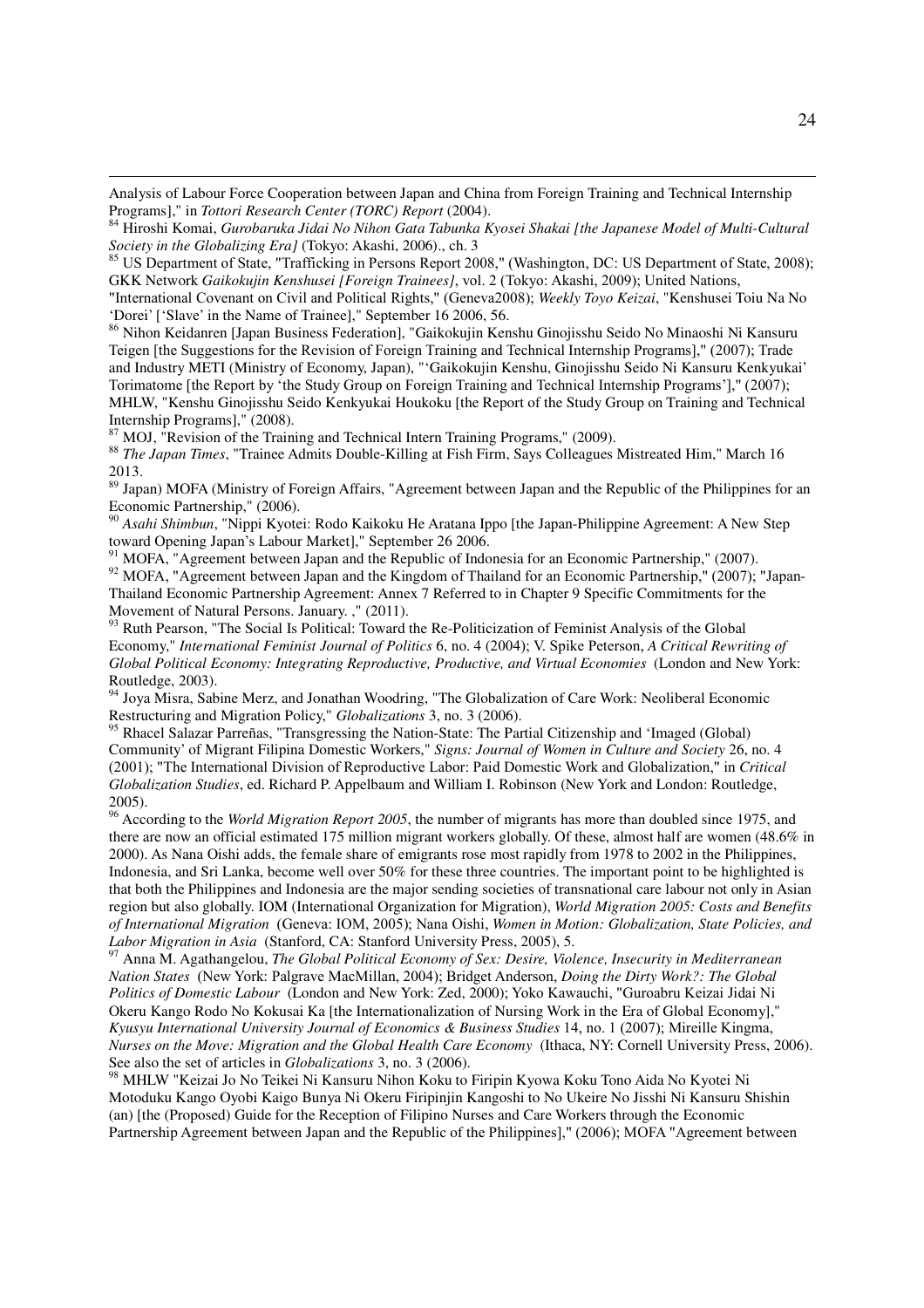Japan and the Republic of the Philippines for an Economic Partnership."

-

<sup>100</sup> This depends on the courses in which Filipino candidates enrol, and there are two courses, "taking national examination course" and "attending certified care worker school course". However, since the fees for attending Japanese schools need to be covered by candidates themselves, most of them are likely to involve in the "taking national examination course". For the candidates in this course, the obtainment of care-givers' certificate issued by the TEADA is mandatory.

<sup>101</sup> Hironori Onuki, "Care, Social (Re)Production and Global Labour Migration: Japan's 'Special Gift' toward 'Innately Gifted' Filipino Workers," *New Political Economy* 14, no. 4 (2009).

<sup>102</sup> Wako Asato, "Nippi Keizai Renkei Kyoutei to Gaikokujin Kaigoshi-Kangoshi No Ukeire [the Reception of Foreign Nurses and Care Workers through the Japan-Philippine Economic Partnership Agreement],," in *Kaigo-Kaji Rodosya No Kokusai Ido: Esunishitei, Jienda, Kea Rodo No Kosa [the International Transfers of Care and Domestic Workers: The Intersections of Ethnicty, Gendr, Care Labour]*, ed. Yoshiko Kuba (Tokyo: Nihon Hyoron, 2007). <sup>103</sup> METI, "Global Economic Strategy," (2006).

<sup>104</sup> Shinobu Wajima, "Kango-Kaigo Bumon Ni Okeru Gaikokujin Rodosha No Ukeire Ni Tsuite: Siyosha Gawa No Tachiba Kara [About the Reception of Foreign Workers in Nursing and Care-Giving Sectors: From the Standpoint of the Employers]," *Sekai no Rodo [Labour in the World]* 55, no. 7 (2005).

<sup>105</sup> MHLW, "Gaikokujin Kaigo Fukushishi No Shugyo Seigen No Kanwa to [the Liberation in the Employment of Foreign Care Workers, Etc.]," (2005).

<sup>106</sup> Interview with a MHLW official (June 8, 2007). Japan Association of Certified Care Workers (JACCW) also posits that, while considering the introduction of "foreign" care workers as a possible option for the future, the priority should be placed on the improvement of working conditions in the care-giving sector to mobilize the potential Japanese care workers. According to JACCW, there were 465,000 certified care workers by 2005 (with the increase of 65,000 every year). Indeed, the MHLW claims that there are approximately 200,000 potential care workers who hold *kaigo fukushishi* certificates but currently are not practicing their professions. JACCW, "Gikokujin Rodosha No Ukeire O Meguru Kangaekata Ni Tsuite [the Ways of Thinking About the Acceptance of Foreign Workers]," (2005); *Mainichi Shimbun*, "Indoneshiajin Ukeire: Kaigo Genba to Seifu Zure [the Acceptance of Indonesians: The Gap between Care-Ging Sites and the State]," April 20 2008.

<sup>107</sup> Currently about 1,100,000 workers are engaged in the care-giving sector; however, according to the MHLW, the rapid growth of the elderly will require 400,000 to 600,000 new workers in the next ten years. Elsewhere, the MHLW also estimates that, by 2030, one in every twenty among Japan's total labourers will have to be employed in the caring industry in order to maintain the current level of care provision. "Indoneshiajin Ukeire: Kaigo Genba to Seifu Zure [the Acceptance of Indonesians: The Gap between Care-Ging Sites and the State]; Ritu Vij, *Japanese Modernity and Welfare: State, Civil Society, and Self in Contemporary Japan* (New York: Palgrave Macmillan, 2007), 172-173.

<sup>108</sup> Suzuki, "Carework and Migration: Japanese Perspectives on the Japan-Philippines Economic Partnership Agreement."

<sup>109</sup> Ibid., 361-362. Japanese female labour participation is continuously increasing in the past four years (approximately one half of women over age fifteen were employed in 2007). MHLW "Heisei 19 Nen Hataraku Josei No Jitsujo [the 2007 Actual State of Working Women]," (2008).

<sup>110</sup> Nozomu Shibuya, *Tamashii No Rodo: Neoriberarizum No Kenryoku Ron [the Labour of Soul: The Argument of Power Relations in Neo-Liberalism]* (Tokyo: Seidosya, 2003), 25.

<sup>111</sup> Senichi Inoue, "Kaigo Bijinesu to Gaikokujin Rodosha [Care Business and Foreign Workers]," *The Annals of Osaka University of Human Science* 4, no. March (2005): 98; Mutsuko Takahashi, "Beyond Crisis and Dissonance: The Restructuring of the Japanese Welfare State under Globalization," *Social Policy & Society* 3, no. 3 (2004): 286.

<sup>112</sup> Mariko Adachi, "Kea Rodo No Kuraishisu: Gurobarizeshon, Zaisei Kinshuku, Giji Shijo [the Crisis of Care Labour: Globalization, Fiscal Restraint, Pseudo-Market]," *Gendai Shiso [Contemporary Thought]*, no. February (2008).

<sup>113</sup> Ryoko Sawami, "Kaigo No Genba Ni Sinpu O Fukikomu Gaikokujin Herupa Tachi [Foreign Helpers Who Bring

<sup>&</sup>lt;sup>99</sup> It needs to underline the gaps in meanings and qualifications between the Japanese *kaigo fukushishi* and Filipino *care-givers*. The detail discussion about these gaps is beyond the scope of this paper. Yet, to avoid the confusion, the care workers who hold Japan's national certificate are referred as "*kaigo fukushishi*" in this study. Nobue Suzuki, "Carework and Migration: Japanese Perspectives on the Japan-Philippines Economic Partnership Agreement," *Asian and Pacific Migration Journal* 16, no. 3 (2007); Takashi Yamasaki, "Kango-Kaigo Bunya Ni Okeru Gaikokujin Rodosha No Ukeire Mondai [the Issues of the Acceptance of Foreign Workers in the Nursing and Care-Giving Sectors]," *The Reference* 661, no. February (2006).